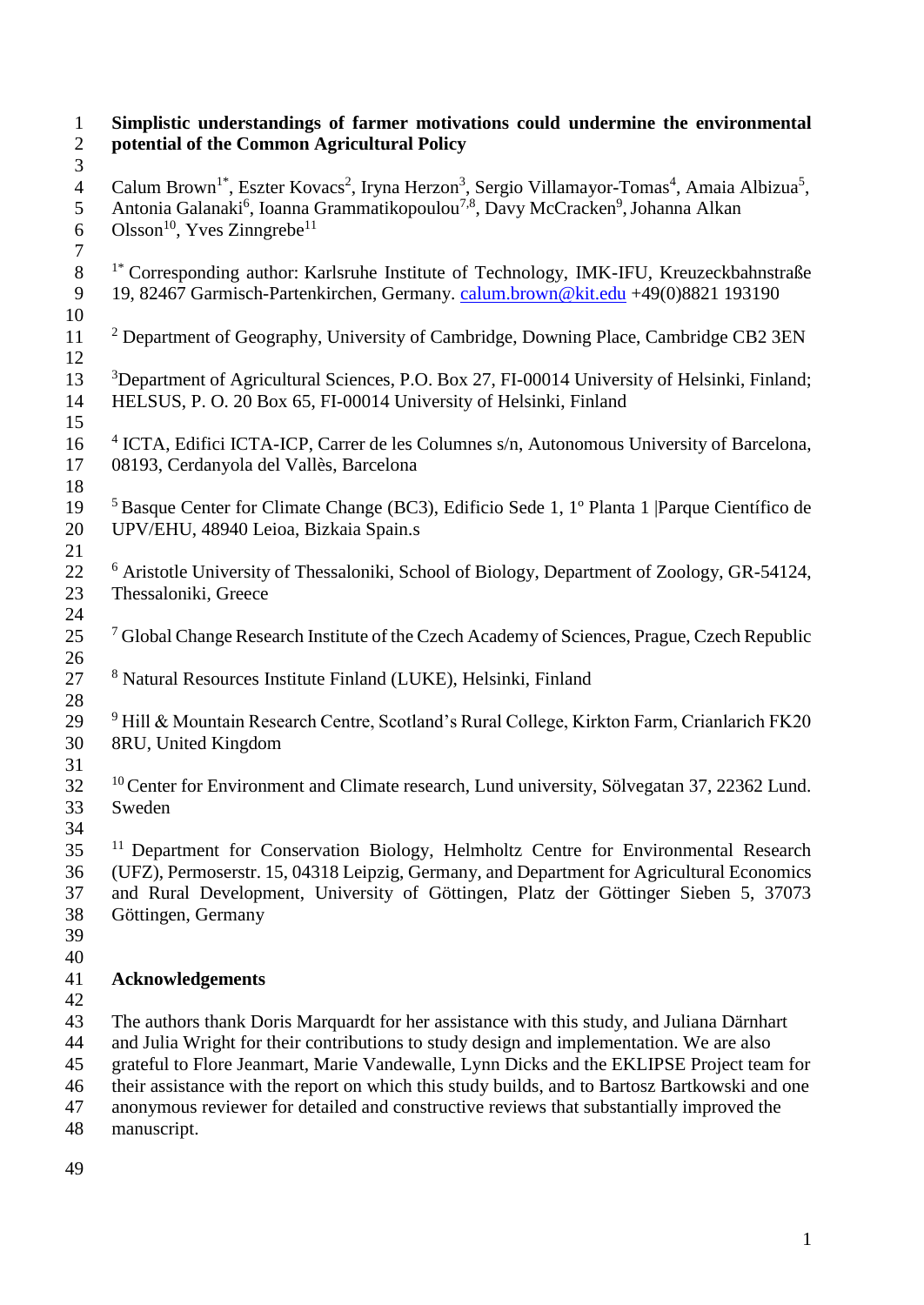#### **Simplistic understandings of farmer motivations could undermine the environmental potential of the Common Agricultural Policy**

- 
- 
- 
- 
- 
- 
- 
- 
- 
- 

#### **Abstract**

 The European Union Common Agricultural Policy (CAP) has failed to achieve its aim of preserving European farmland biodiversity, despite massive investment in subsidies to incentivise environmentally-beneficial farming practices. This failure calls into question the design of the subsidy schemes, which are intended to either function as a safety net and make farming profitable or compensate farmers for costs and loss of income while undertaking environmental management. In this study, we assess whether the design of environmental payments in the CAP reflects current knowledge about farmers' decision-making as found in the research literature. We do so on the basis of a comprehensive literature review on farmers' uptake of agri-environmental management practices over the past 10 years and interviews specifically focused on Ecological Focus Areas with policy-makers, advisors and farmers in seven European countries. We find that economic and structural factors are the most commonly-identified determinants of farmers' adoption of environmental management practices in the literature and in interviews. However, the literature suggests that these are 77 complemented by – and partially dependent on – a broad range of social, attitudinal and other contextual factors that are not recognised in interview responses or, potentially, in policy design. The relatively simplistic conceptualisation of farmer behaviour that underlies some aspects of policy design may hamper the effectiveness of environmental payments in the CAP by over-emphasising economic considerations, potentially corroding farmer attitudes to policy and environmental objectives. We conclude that an urgent redesign of agricultural subsidies is needed to better align them with the economic, social and environmental factors affecting farmer decision-making in a complex production climate, and therefore to maximise potential environmental benefits.

 

# **Keywords**

 Agri-environment; farmer decision-making; environmental payments; Ecological Focus Areas; Greening; Common Agricultural Policy

- 
- 
- 
- 
- 
- 
-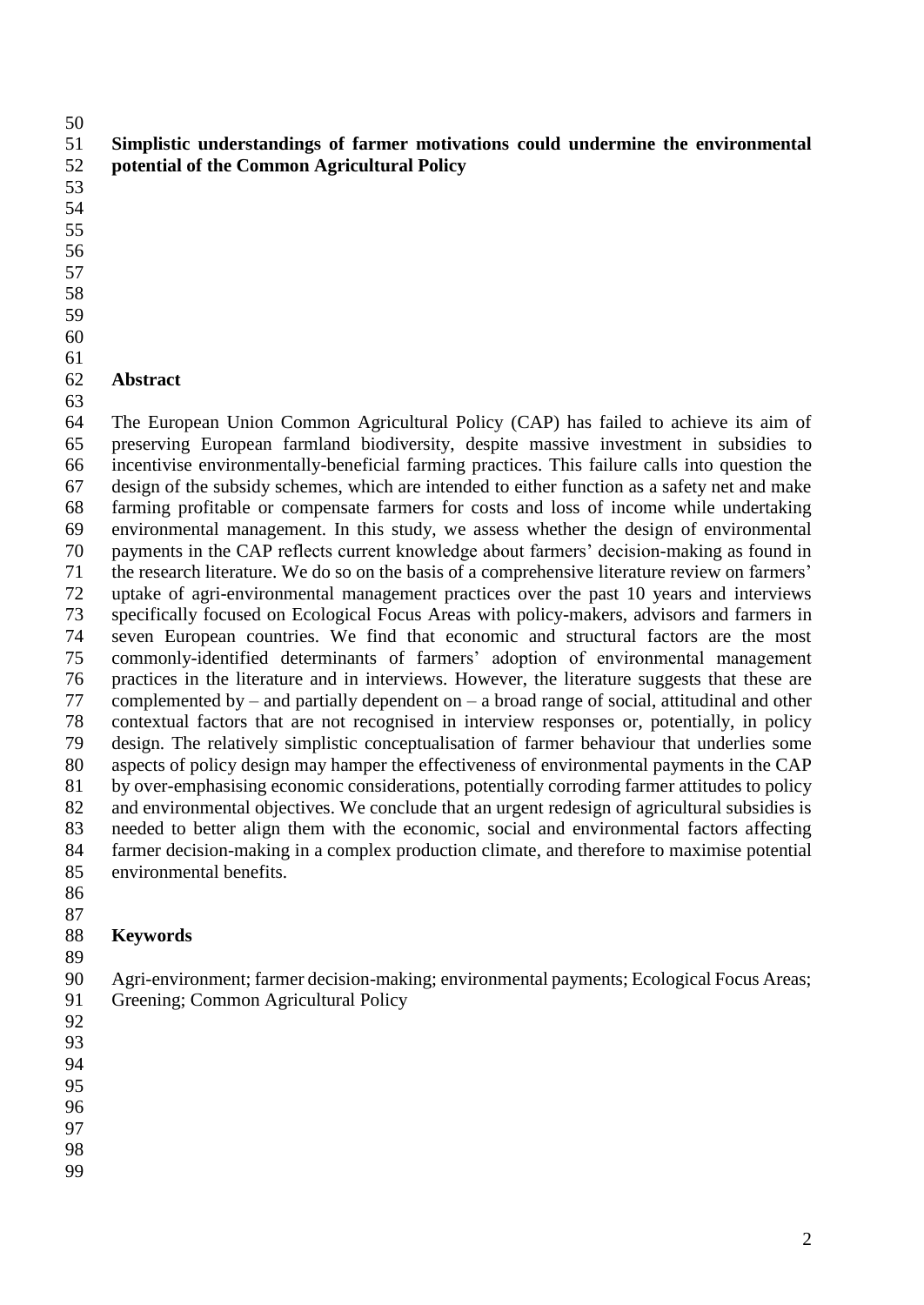### 

### **1. Introduction**

 In the 40 years since the European Union (EU) launched its legislative framework for environmental protection with the 1979 Birds Directive, levels of biodiversity have fallen sharply across the continent. By 2000, farmland species had lost a quarter of their 1970 populations in western Europe (De Heer et al., 2005), with closely-monitored farmland birds declining by around 50% - twice as fast as woodland birds (DEFRA, 2018; Donald et al., 2006; European Environment Agency, 2010; Pan European Common Bird Monitoring Scheme, 2019). Roughly three-quarters of farmland species and habitats had 'unfavourable' conservation status by 2010, meaning that they are at risk of extinction in the absence of management change (European Environment Agency, 2010). There is emerging evidence that insect biomass and abundance have declined rapidly in European agricultural land in the last few decades (Wagner, 2020). Alarmingly, biodiversity trends in the east of the continent have mirrored those in the west following the introduction of agricultural subsidies through the Common Agricultural Policy (CAP). For example, farmland bird species have declined by up to a third in the new EU member states (Reif and Vermouzek, 2019; Szép et al., 2014).

These declines have occurred despite an increasing proportion of the CAP's approximately

118  $\epsilon$ 60 billion annual budget being earmarked to improve environmental outcomes, with  $\epsilon$ 66

billion earmarked for this purpose during the current CAP period (2014-2020), in addition to

120 other funds such as the estimated  $\epsilon$ 5.8 billion spent each year on designating, protecting and

managing Natura 2000 sites (European Commission, 2019a, 2016; European Court of

 Auditors, 2020). Agri-environmental schemes have been the main target of this funding, but 123 the introduction of 'greening' measures in 2013 with a budget of approximately  $E12$  billion

per year (8% of the total EU budget) was intended to obligate all farmers to undertake

environmentally-friendly farming activities on some of their land. However, the greening

implementation required no management change whatsoever on 95% of EU farmland, and

has consequently been described by the EU's independent external auditor as an

environmentally ineffective income-support scheme (European Court of Auditors., 2017) in

which environmental expenditure and impact have not even been reliably tracked (European

Court of Auditors, 2020). In fact, literature suggests that the CAP as a whole has not only

failed to prevent environmental damage, but has actively caused it by maintaining

mechanisms that favour agricultural intensification (Reif and Vermouzek, 2019).

 The failure of EU agricultural subsidies to achieve their environmental objectives is not due to a lack of knowledge about the adverse impacts of agricultural practices or the changes necessary to redress these. Numerous scientific studies have identified systemic changes and specific management practices necessary to better maintain biodiversity and protect the environment. Several of these management practices are already eligible for support under the CAP's greening programme (e.g. allowing land to lie fallow, incorporating some degree of agroforestry and maintaining field margins) (European Commission, 2017; Hart et al., 2017; Pe'er et al., 2017; Shackelford et al., 2017; Sutherland et al., 2018). However, their uptake has been limited, prompting considerable research into methods for improving rates of adoption (Brown et al., 2019; Díaz and Concepción, 2016; Navarro and López-Bao, 2018; Pe'er et al., 2019). A recent report by the European Environment Agency found that CAP interventions "have failed to deliver significant effects up to the scale and urgency of the challenges", necessitating a "fundamental sustainability transition" in the European food system (European Environment Agency, 2019). More than 3,600 scientists signed a recent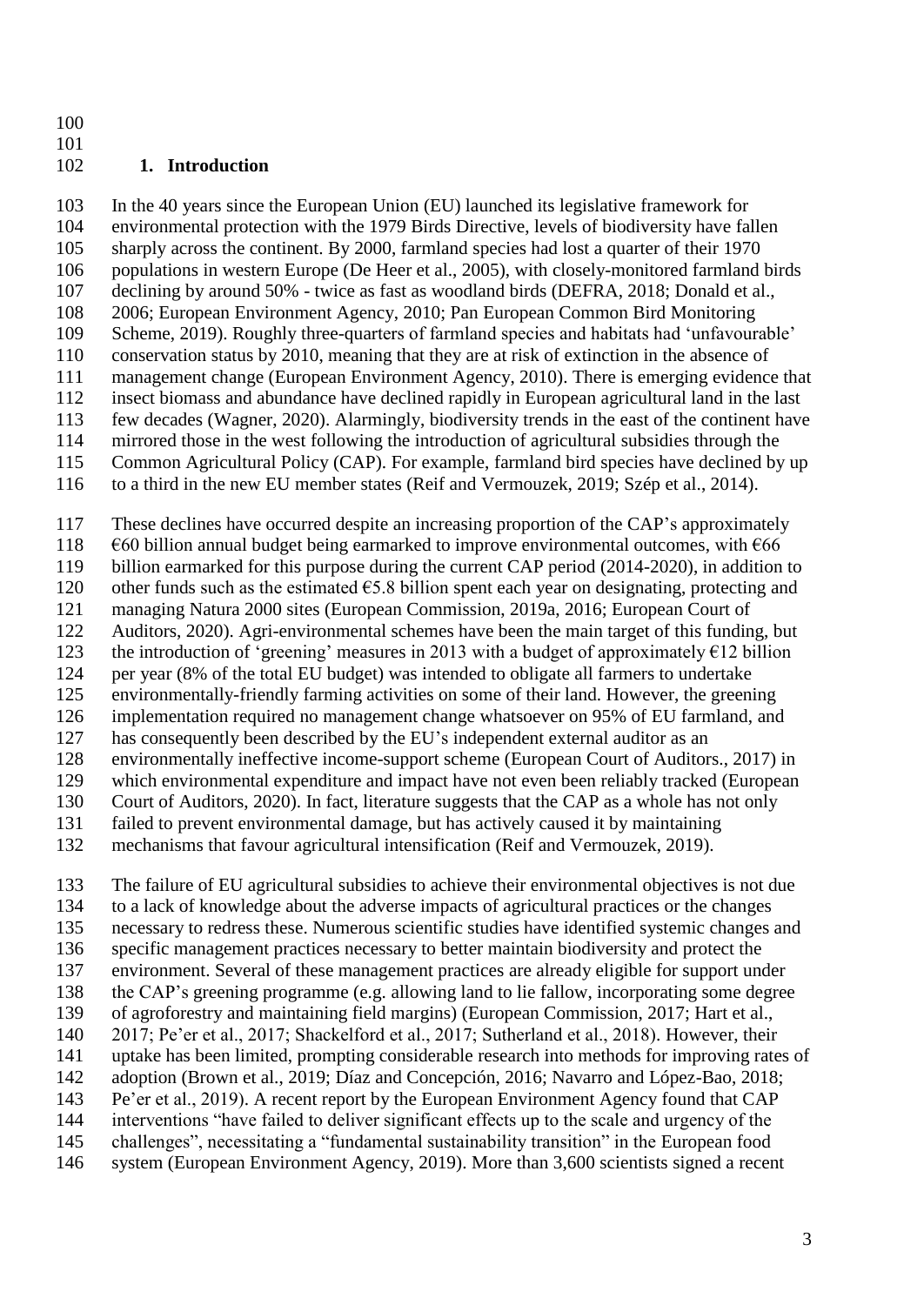- open letter calling for an urgent revision of the CAP to take these and other suggestions into account (Pe'er et al., 2020).
- Ultimately, if attempts to improve the environmental outcomes of the CAP are to be
- effective, there must be greater uptake of environmentally-beneficial management practices
- by Europe's farmers. The rationale of European agri-environmental subsidies is to
- compensate farmers for lost income and additional costs, as well as to overcome perceived
- unwillingness to pursue environmental objectives (Batáry et al., 2015; de Snoo et al., 2013).
- However, recent reviews and meta-analyses suggest that European farmer decision-making is
- far more nuanced and diverse than this policy rationale implies (Bartkowski and Bartke,
- 2018; Brown et al., 2019; van Vliet et al., 2015). Failure to account for the array of farmer
- motivations may result in poorly-targeted incentives, reduced farmer uptake over time, and
- even distortions of those motivations if they encourage subsidy dependence over intrinsic
- determination (Herzon and Mikk, 2007; Kovacs, 2019).
- In this study, we assess whether the design of environmental measures in the CAP reflects
- current knowledge about farmers' decision-making. We do so on the basis of a
- comprehensive review of literature dedicated to farmers' uptake of environmental
- management practices over the past 10 years and interviews with policy-makers, advisors and
- farmers in seven EU countries, focusing specifically on the Ecological Focus Area (EFA)
- scheme. EFA-related payments support farmers who adopt or maintain farming practices
- intended to help meet environmental and climate goals on arable land. As one of the
- mechanisms introduced under the CAP's Pillar 1 (direct payments; the other mechanisms
- being crop diversification and maintenance of permanent grassland), it involves different payment calculations and implementation rationale than agri-environment measures under the
- CAP's Pillar 2 (rural development), but requires Member States to decide which EFAs to
- make available to their farmers, and farmers themselves to choose among these. In the
- following section, we outline the development of the relevant agricultural policy at EU and
- national levels to elucidate the ways in which farmer choice is anticipated, and pre-empted, in
- available policy options. We then specify our review and interview methods, and proceed by
- analysing the motivations that have been found to govern farmers' decision-making in the
- previous and current CAP iterations (2007–2020), in comparison to current policy-makers'
- understandings of farmers' decision-making with respect to EFA options. We conclude with
- a reflection on the political, policy and environmental consequences of misunderstandings of
- farmer motivations for participation in environmental schemes, and their relevance for the
- current revisions of the CAP for 2021–2027 (European Commission, 2019a).
- 

### **2. Background: Delineation and choice of agricultural 'greening' policy options between the Europe Union and Member States**

 The Ecological Focus Area (EFA) scheme, which is adopted as one focus of this study, forms part of the CAP's Pillar 1, and is a mandatory scheme in which farmers receive payments for selecting and implementing specified management options on arable land. EFAs are not the only environmental measures supported by the CAP, and so their development occurs within a broader framework of EU-funded agri-environment schemes (Batáry et al., 2015). Before individual farmers are given the opportunity to choose management options for implementing at farm level, these options are defined at European and national levels. The first step is a negotiation between the European Commission, European Parliament and European Council, which determines the full range of available options under the CAP. Member States then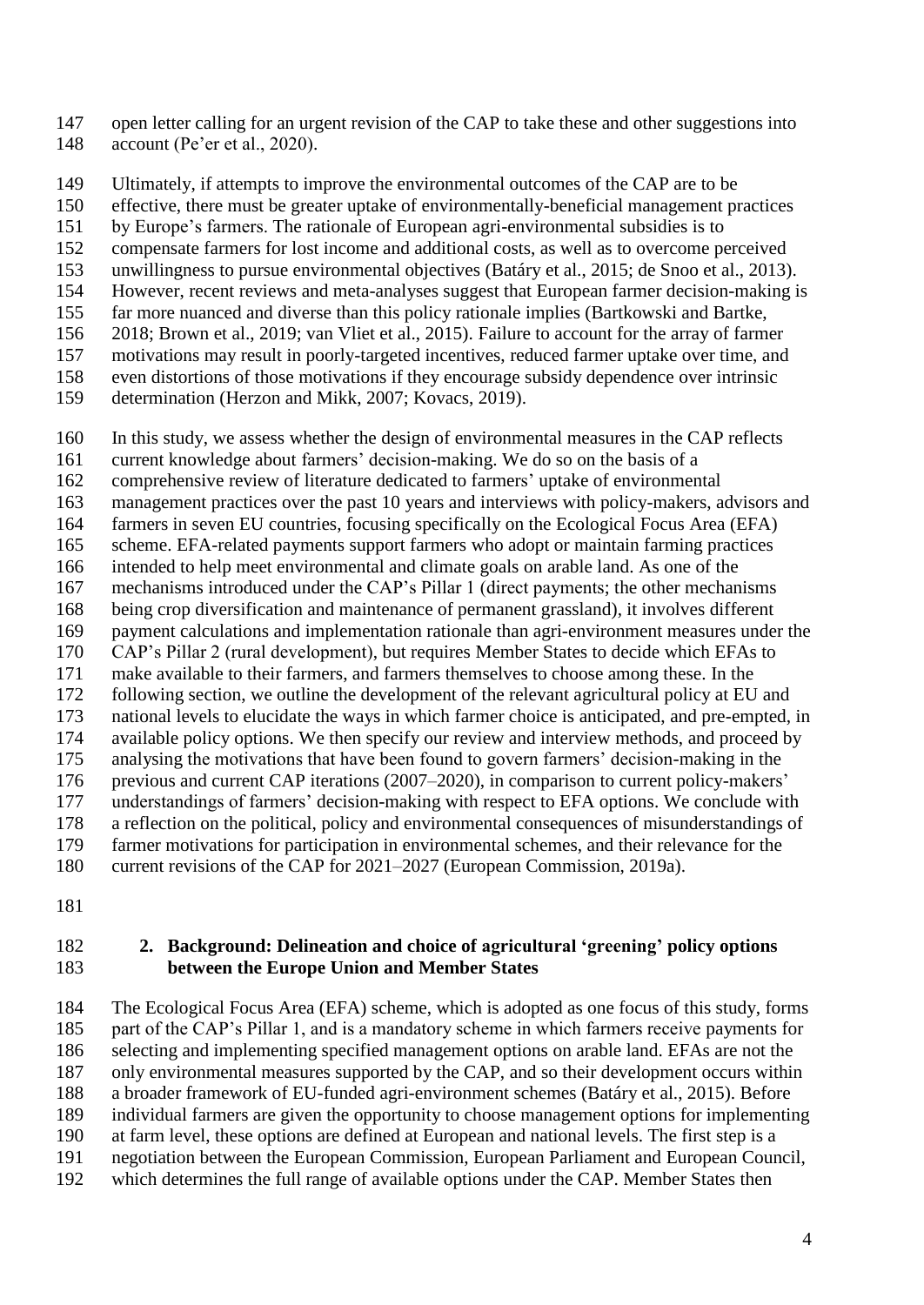select options offered to their farmers at national levels according to national priorities and

- context. The nationally selected options must finally be approved by the Commission and
- sometimes are negotiated further. This may result in national exemptions to the general rules.

 During the negotiation of the most recent CAP reform (2013–2014), the European Commission proposed to link 30% of the direct payments (to which all farmers with over 1 198 hectare of land are eligible) to management practices that contribute to climate change<br>199 mitigation and environmental protection, and to require the establishment of EFAs acro mitigation and environmental protection, and to require the establishment of EFAs across 7% of each farm's area (European Commission, 2011a). This proposal was subsequently modified by the European Parliament to add a "green by definition" allowance for organic 202 farms, to reduce the required EFA area to 3% of agricultural land (an area of 5% was ultimately agreed), to introduce "light-green" EFA options with fewer proven environmental benefits and to lower penalties for non-compliance. Finally, the European Council introduced 'catch and cover crops' as a further EFA option, supported higher flexibility for Member States regarding implementation and introduced further exemptions of farms from greening obligations (Brown et al., 2019). The above modifications lowered the environmental ambition of the greening, notwithstanding the existence of other forms of environmental

- payment (e.g. for Agri-environment-climate Measures (AECM), which can be
- complementary to greening measures but not double-funded as such).
- The process has been driven largely by agricultural and political interests. The European
- Parliament's Committee on Agriculture and Rural Development is a key negotiator in CAP
- reforms, and nearly a third of its members during the negotiation phase were either
- agricultural land-holders or members of farmer associations, suggesting substantial input
- from farming interests (Knops and Swinnen, 2014; Roederer-Rynning, 2015). The anticipated
- response of the farming community to the new legislation was also a key consideration for
- policy-makers, with costs and inconvenience to farmers, reductions in food production and
- threats to rural livelihoods among policy-makers' stated concerns about stronger EFA
- regulations (Hart and Baldock, 2011; Knops and Swinnen, 2014; Matthews, 2013). A
- subsequent review by the European Court of Auditors found that Member States selected EFA options to minimise burdens on farmers, even rejecting the evidence-based
- recommendations for ensuring environmental benefits that they had commissioned in the first
- place (European Court of Auditors, 2017).
- In 13 Member States, six or fewer of the 18 possible EFA options were ultimately made
- available to farmers, with the most commonly-offered options those with the fewest
- environmental benefits (e.g. catch crops, nitrogen fixing crops and short rotation coppice)
- (Brown et al., 2019; European Commission, 2015; Underwood and Tucker, 2016). This
- generally resulted in 'menus' of options incapable of delivering meaningful environmental
- benefits (European Commission, 2017; European Court of Auditors., 2017; Pe'er et al.,
- 2017), not least because they were poorly suited to the interests and needs of low-intensity
- farming environments and methods (Sutcliffe et al., 2015). The curtailment of EFA options also had the inevitable effect of limiting farmers' options for environmentally-beneficial land
- management.
- 
- 
-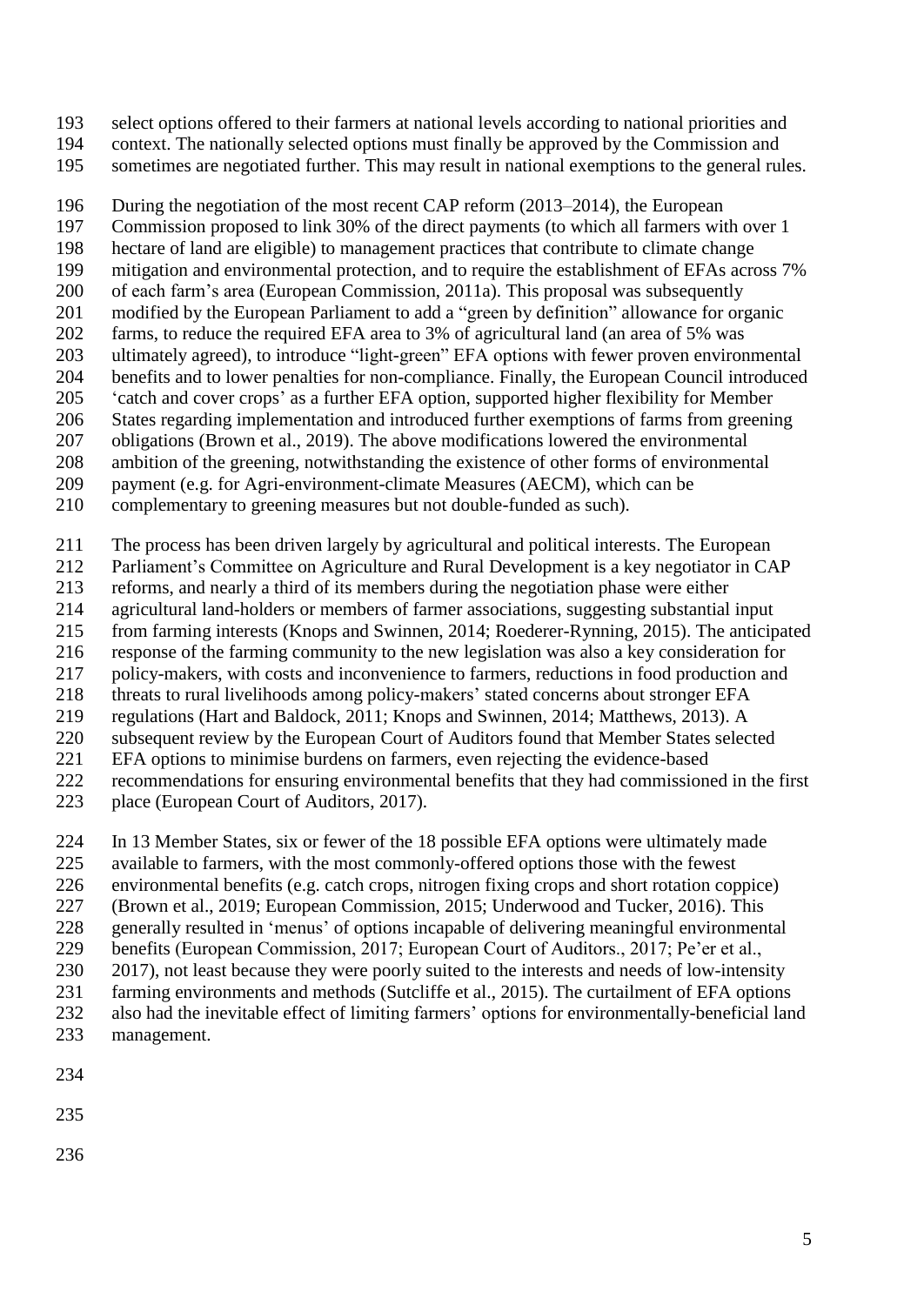#### **3. Methods**

 We used two methods to gain insight into the factors that affect farmers' decision-making about environmental payments. First, we undertook a review of scientific literature published between 2007 and 2019 to identify the factors that influence such decision-making. Second, we undertook interviews with national-level policy makers and advisors or farmers from seven EU Member States (Czechia, Finland, Germany, Greece, Hungary, Spain and Sweden; Table 1). We used the interviews to explain the selection of EFA management options that were offered by national governments to farmers, and the perceptions of farmer decision- making with respect to those options. We then compared the findings of these two steps to assess overlaps and mismatches between the design of EFA policy options and farmers' broad decision-making as portrayed in scientific literature.

 In the interviews, we used EFA as a specific focus due to its recent implementation and the fact that, because it falls under Pillar 1 (as opposed to agri-environmental payments), most farmers had been exposed to it. This may limit the generality of interview results, and we adopted a broader focus in the literature review in order to capture a representative range of farmers' motivations and to explore how farmers deal overall with pro-environmental policy interventions. We addressed the partial mismatch between the literature review focus and that of the interviews by including questions to farmers and advisors also about broader agri-

 environment options, working with the existing limited research on greening and EFA, and considering the limitations in interpreting the results.

#### 3.1.Literature review

 Our literature review took the form of a Rapid Evidence Assessment (Dicks et al., 2017) of academic titles to find all peer-reviewed articles dealing with farmer uptake of environmentally-focused management practices on farmland within the EU plus Switzerland and Norway. The latter countries were included in order to cover distinct regulative settings within a similar biophysical and socio-cultural context, consistently with comparable reviews such as Bartkowski & Bartke (2018). We limited the search to 2007–2019 to cover the previous (2007–2013) and current (2014–2020) CAP periods. Prior to the review, we identified papers of potential relevance to the topic based on our expertise in the field. This yielded a list of 22 papers published within the desired timeframe. We also used this initial list as a 'pilot' dataset to identify classes of factors that could be relevant in the final review. We searched in Web of Science Core Collection in March 2018 with the following terms: *(Agri-environmental OR agrienvironment OR agrienvironmental OR Agri-climate-environment OR agri-environment OR "ecological focus area\*" OR "compulsory greening") AND (measure OR scheme OR program OR programme) AND (behaviour OR behavior OR attitude OR participation OR uptake OR compliance OR adoption OR choice OR decision\* OR preference\*))*. The search returned 642 papers, including 17 of the 22 papers suggested by members of the group (77% coverage of the suggested papers). The search was subsequently repeated in June 2019 to bring the assessment up to date, returning an additional 121 papers (763 in total) (Fig. 1).

 We assessed the resulting papers in three consecutive stages. In the first stage we trimmed the papers using title and abstract, and in the second using their full text, on the basis of whether they dealt directly with farmer uptake of environmentally-relevant practices within the study 279 region (EU-28 + 2 (Switzerland and Norway)). These exclusion steps were subject to random cross-checking by different members of the author team, with at least 2 excluded papers from each reviewer being independently checked. No disagreements were found. Following these steps, we retained 241 papers (208 from the original review and 33 from the updated 2019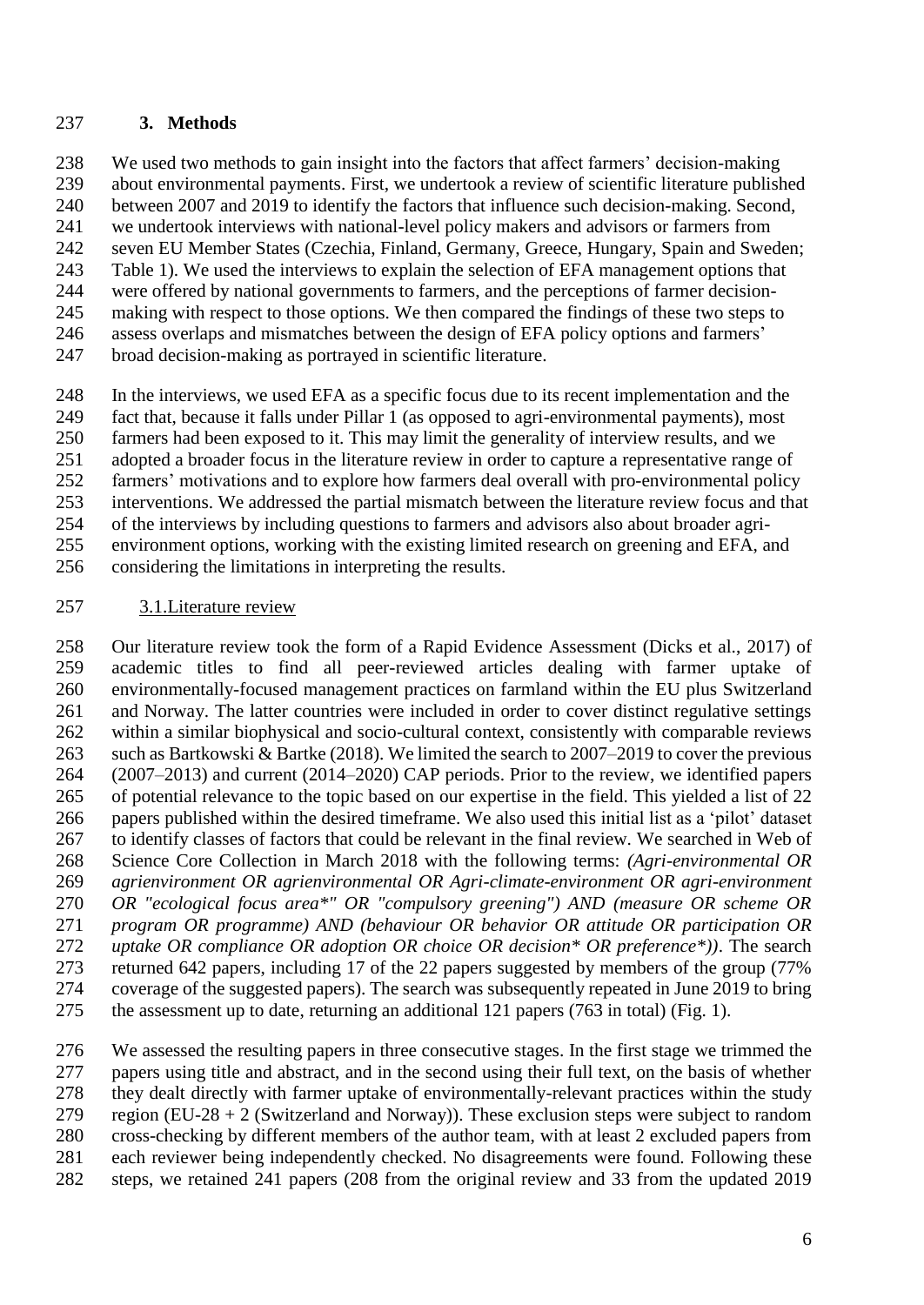review) for further analysis. In the third step, these papers were distributed among 11 reviewers who read and extracted information from their designated papers according to a review spreadsheet designed to capture the factors identified from the original 22 suggested papers, as well as a range of contextual information (coding categories are available in Appendix 1). For each factor, we recorded the reported existence, direction and approximate strength of its effect on uptake of environmental measures, on a (-2 to 2) scale (i.e. so that weak and strong effects, both positive and negative, could be recorded as well as instances of 'no effect'). Each reviewer also cross-checked two randomly-selected papers first reviewed by other reviewers, finding no substantive differences.

 In presenting the results of the literature review below, we use few quantitative summaries because of the difficulty of disentangling reported findings from research assumptions, methods, or survey questions across the literature as a whole. This difficulty is apparent, for instance, in the relative dominance of research on the economic aspects of farm management, and the relative paucity of research on social aspects (similar to Dessart et al., 2019). Furthermore, quantitative summaries of an earlier iteration of the literature review used here are presented in Brown et al. (2019), and the results below build on and extend these summaries where relevant. We also checked for biases in the evidence base from different interview sample sizes, and from different methods and geographical foci in the literature, by analysing sub-sets of the results. Nevertheless, the review remains non-exhaustive and complements other recent reviews based on distinct but mutually intersecting samples (e.g. Bartkowski and Bartke, 2018; Dessart et al., 2019). We therefore highlight any mismatches between our findings and these other reviews below.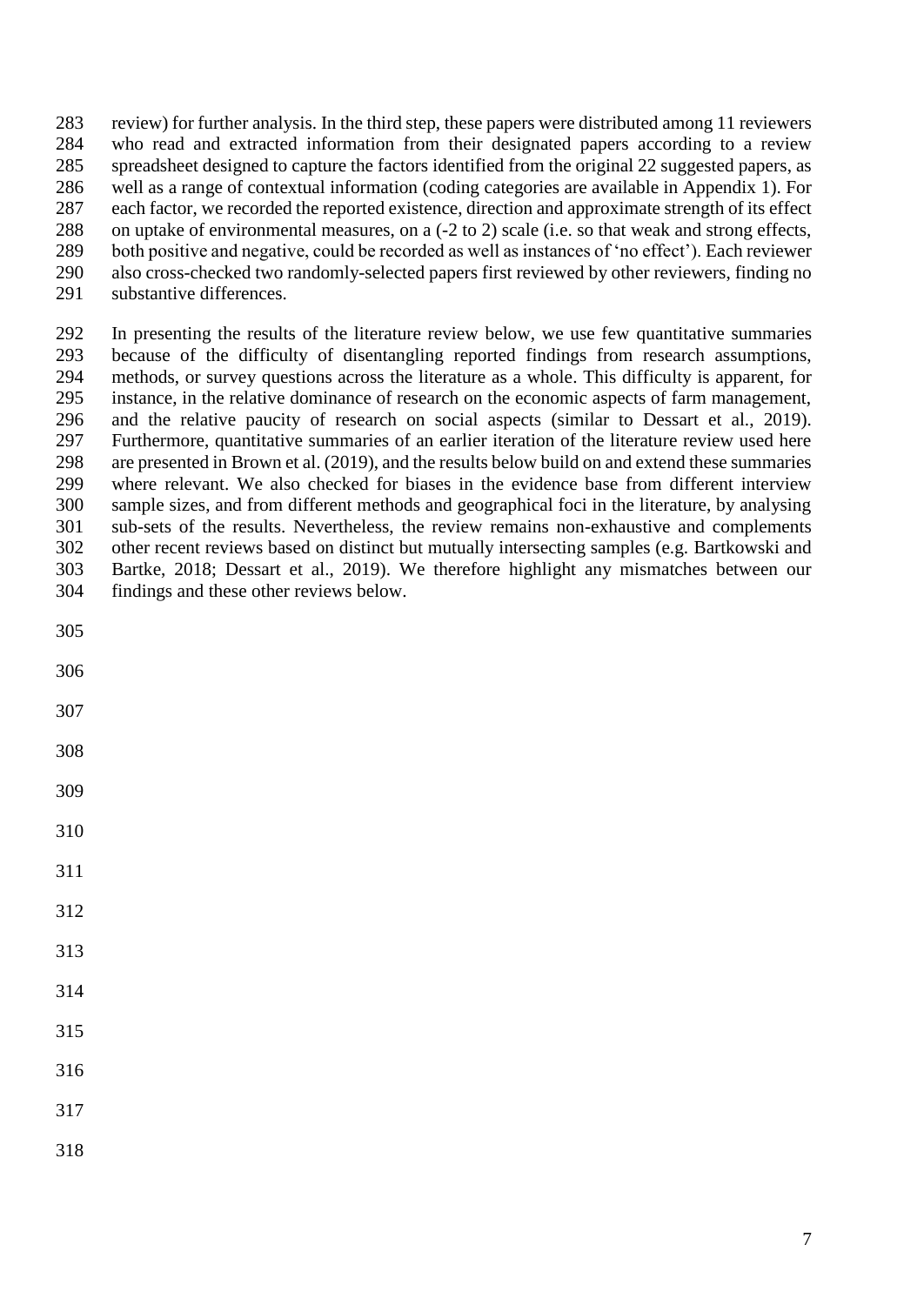- **Figure 1:** Summary of Rapid Evidence Assessment literature review based on the standardised flow chart of the Preferred Reporting Items for Systematic Reviews and Meta-Analyses (PRISMA)
- guidelines (Moher et al., 2009)



3.2.Interviews

 We carried out semi-structured interviews with two groups of interviewees: national-level decision-makers and advisors or farmers. National-level decision-makers worked with the relevant agricultural Ministry in each country and were involved either in European-level negotiations or national decision-making processes (Table 1). We asked them about the decision-making process behind the national-level selection of EFA measures, the actor composition of decision-making bodies, as well as the reasons why particularly effective environmental measures were or were not included in the national EFA portfolio of their country. We also asked about their perceptions of farmers' reasons for adopting or not adopting particular EFA measures (see Appendix 2 for interview guidelines).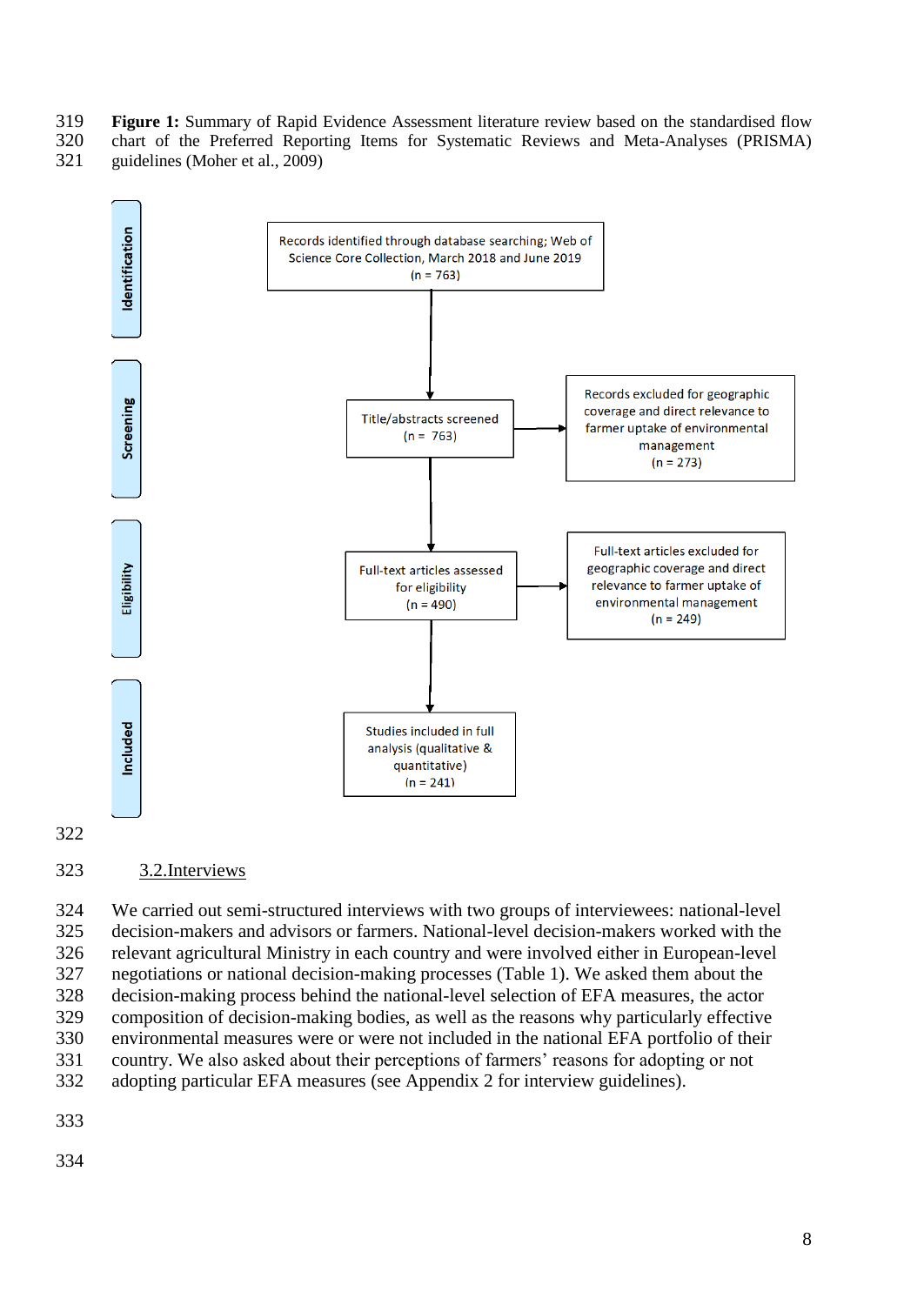- We also interviewed advisors and farmers to explore perceptions of farmer motivations in
- choosing among the EFA options, as well as among other agri-environmental options. The
- interviews consisted of three parts (Appendix 2). In the first, we asked open questions about
- farmers' motivations for adopting environmental measures. In the second, we asked
- structured questions about specific possible determinants of adoption or non-adoption, and in
- the third we asked interviewees to assess the validity of several hypotheses derived from the
- literature review.

In both interview groups, responses were transcribed before being categorised and coded for

- themes and variation around set questions. Advisor and farmer interviews were designed to
- ensure that factors identified in the literature review would be touched upon, but with additional flexibility to allow questions to be tailored to each country's socio-economic,
- biogeographic and administrative context. Interviewees were chosen for their experience in
- the CAP system and knowledge of the agricultural sector within their country, and were
- generally farm advisors or farmer extension service personnel. The numbers and backgrounds
- of all interviewees are given in Table 1, and interview guidelines and questions are available
- in Appendix 2. Interview numbers in each country depended upon availability of
- interviewees and interviewers, and were not intended to identify 'representative' national
- views but to illustrate particular viewpoints. Comparisons were made within and between
- countries to avoid bias in the results due to different numbers of interviews (which varied
- between 3 and 13).
- 
- 
- 
- 
- 
- 
- 
- 
- 
- 
- 
- 
- 
- 
- 
-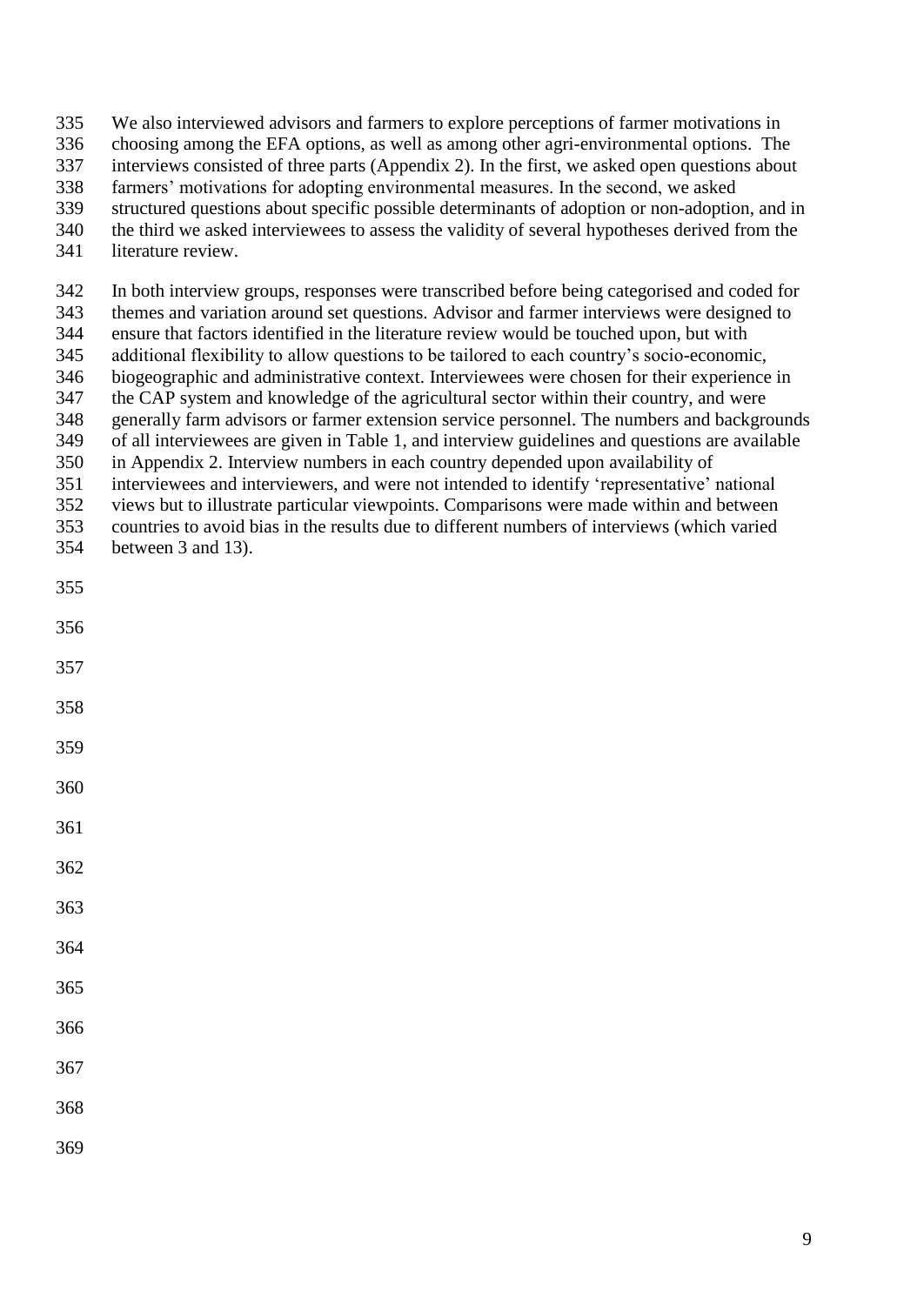- 370 **Table 1:** Summary of the national-level and advisor and farmer-level interviewees. For complete
- 371 details see Brown et al. (2019). Decision-maker interviews were not conducted in Spain due to time<br>372 and resource constraints, while bias from the relatively large sample size in Finland was checked for
- and resource constraints, while bias from the relatively large sample size in Finland was checked for
- 373 in the analysis.

| Country | No. interviews<br>with decision-<br>makers | <b>Decision-maker</b><br>interviewee<br>background(s)                 | No. interviews<br>with advisors and<br>farmers | <b>Advisor and farmer</b><br>interviewee background(s)                                                                                                                                                   |
|---------|--------------------------------------------|-----------------------------------------------------------------------|------------------------------------------------|----------------------------------------------------------------------------------------------------------------------------------------------------------------------------------------------------------|
| Czechia | 1                                          | Ministry of<br>Agriculture                                            | 3                                              | <b>Association of Private Farms</b><br>and Association of Young<br>Farmers                                                                                                                               |
| Finland | 1                                          | Ministry of<br>Agriculture and<br>Forestry                            | 13                                             | Metsähallitus (state owned,<br>responsible for 1/3 of<br>Finland's surface area);<br>Centre for Economic<br>Development, Transport and<br>the Environment; active<br>farmers; Rural advisory<br>services |
| Germany | 1                                          | Ministry for<br>Agriculture                                           | 3                                              | Active farmers and local<br>nature conservation agency                                                                                                                                                   |
| Greece  | $\mathbf{1}$                               | Ministry of Rural<br>Development and<br>Food                          | $\overline{3}$                                 | Farmers and agronomists<br>(representatives of farmers'<br>associations and of the public<br>sector on EU-funded<br>programmes)                                                                          |
| Hungary | $\mathbf{1}$                               | Hungarian Ministry<br>for Agriculture and<br><b>Rural Development</b> | $\overline{3}$                                 | Farm administrators from the<br>National Chamber for<br>Agriculture (NAK)                                                                                                                                |
| Spain   | $\overline{0}$                             |                                                                       | 6                                              | Regional chapter of farmer<br>associations and cooperatives<br>in Aragon and Navarre, and<br>farm advisors                                                                                               |
| Sweden  | $\mathbf{1}$                               | Ministry for<br>Agriculture                                           | $\overline{4}$                                 | Regional and local chapter of<br>farmer associations (Skåne<br>and Östergötland)                                                                                                                         |

#### 375 **4. Results**

376

#### 377 4.1. Overview

 Our review incorporated a large body of literature, while our interview data are derived from a relatively small sample. The literature and the interviews were also unevenly and differently distributed across countries, with the literature mainly dealing with western Europe (see Brown et al. (2019) and also the similar finding of Bartkowski & Bartke (2018)) and the interviews being restricted to just seven countries (Table 1). Comparisons between the two are therefore of limited rigour, and we consider their consistency with broader literature in the Discussion section. In addition, our interviews mainly focused on EFA measures while our review included broader agri-environment interventions to capture a full range of farmer motivations. Notwithstanding these caveats, we discovered a similarity of views held by national-level policy-makers and advisors and farmers across our investigated case study countries, and that these views did not accord well with the array of farmer motivations as investigated and demonstrated by the literature (Table 2). This is particularly striking given that advisors and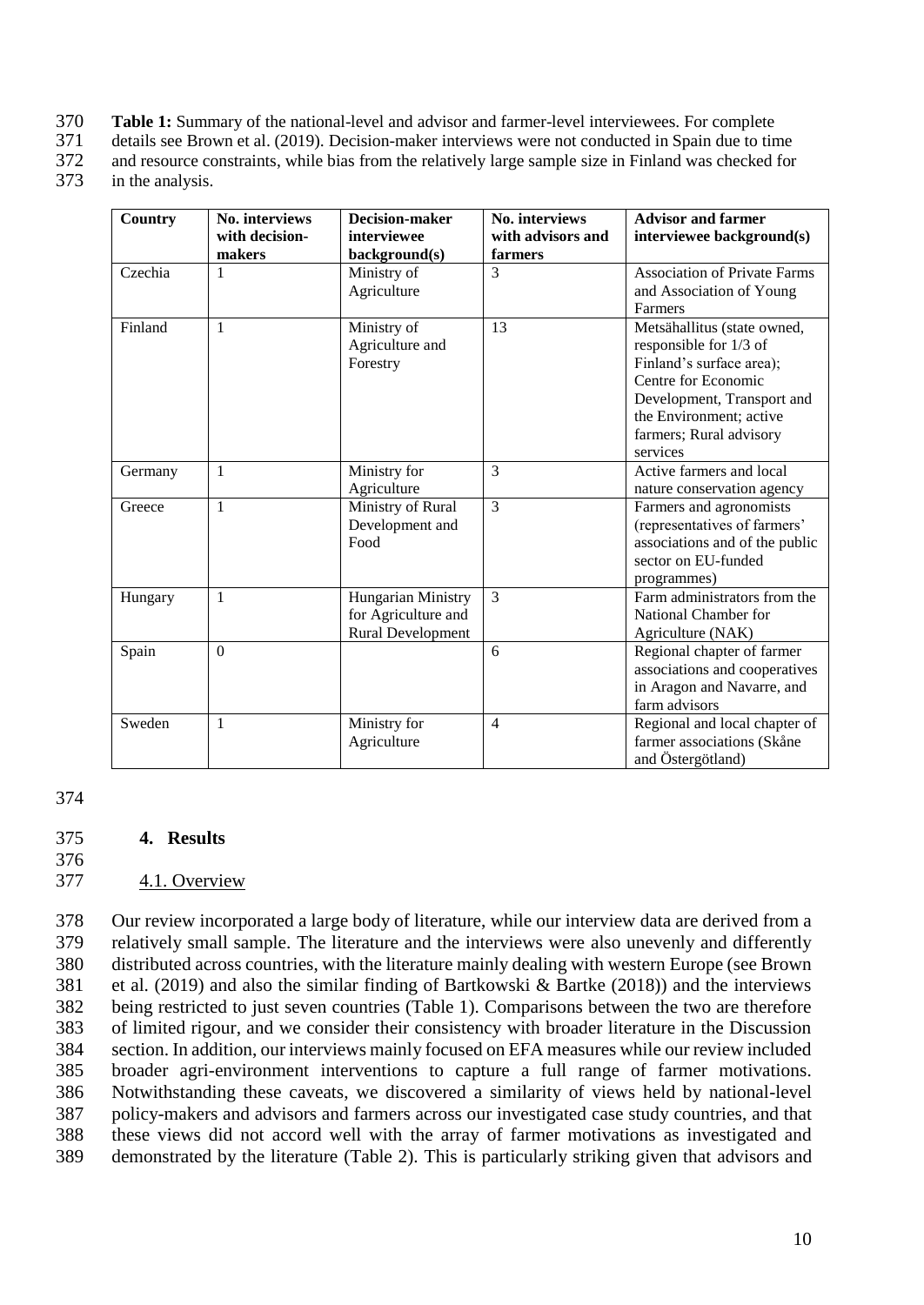390 farmers were actually prompted to consider these different factors, and actively dismissed 391 several of those highlighted in the literature.

 Differences between assumed and literature-based motivations were fewest and smallest for economic factors, and advisors and farmers were slightly better aligned with farmer decision- making than were national decision-makers, but many areas of significant misalignment remained. In particular, the spread and dependencies of factors influencing farmer decision- making in the literature were far greater than was recognised in either national decision-making or advisor and farmer interpretations. Instead, interviewees predominantly supplied a relatively simplistic and homogeneous image of governments and farmers selecting EFA management options that provided the greatest economic benefits (and smallest costs), consistent with economic 'rational individualised self-interest' assumptions that have a long history in agriculture (Lipion, 1968; Vanclay and Lawrence, 1994). The more comprehensive literature on farmer decision-making, in contrast, suggested that farmers were influenced by a range of economic, social and attitudinal factors, with highly context-dependent effects that involved trade-offs between different objectives. In the following, literature findings are explored with some comparison to interview material within broad emergent factor groups (Table 2).

| <b>Factors</b>                    |                                      | <b>Farmer</b><br>behaviour<br>(literature) | <b>Advisor and</b><br>farmer views<br>(interviews) | <b>National decision-</b><br>maker (interviews) |
|-----------------------------------|--------------------------------------|--------------------------------------------|----------------------------------------------------|-------------------------------------------------|
| Economic                          | <b>Benefits</b>                      |                                            |                                                    |                                                 |
|                                   | Costs                                |                                            |                                                    |                                                 |
| Socio-                            | Experience                           |                                            |                                                    |                                                 |
| demographic                       | Education                            |                                            |                                                    |                                                 |
|                                   | Age                                  |                                            |                                                    |                                                 |
| Farm<br>structure                 | Consistency with<br>farm activities  |                                            |                                                    |                                                 |
|                                   | Size                                 |                                            |                                                    |                                                 |
|                                   | Tenure                               |                                            |                                                    |                                                 |
|                                   | Productivity                         |                                            |                                                    |                                                 |
| <b>Farmer beliefs</b><br>& values | Productivist<br>motivation           |                                            |                                                    |                                                 |
|                                   | Environmentalist<br>motivation       |                                            |                                                    |                                                 |
|                                   | Societally oriented<br>motivations   |                                            |                                                    |                                                 |
|                                   | Social openness,<br>trust & networks |                                            |                                                    |                                                 |
| Policy design                     | Complexity                           |                                            |                                                    |                                                 |
|                                   | Flexibility                          |                                            |                                                    |                                                 |
|                                   | Coherence with<br>other policies     |                                            |                                                    |                                                 |
|                                   | Perceived<br>legitimacy              |                                            |                                                    |                                                 |
| Environmental                     | Direct benefits                      |                                            |                                                    |                                                 |
|                                   | Indirect benefits                    |                                            |                                                    |                                                 |

**Table 2:** The importance of different groups of factors to farmer decision-making as revealed in the literature, the  $407$  perceived importance of those factors among advisors and farmers, and the importance given to them 407 perceived importance of those factors among advisors and farmers, and the importance given to them in national-<br>408 evel selection of management options to offer to farmers. The intensity of the shading indicates the i 108 level selection of management options to offer to farmers. The intensity of the shading indicates the importance<br>109 of these effects, with importance assigned according to the number of times each factor group was ide 409 of these effects, with importance assigned according to the number of times each factor group was identified and  $410$  the strength attributed to it in interviews or literature (white = not mentioned or no importance, 410 the strength attributed to it in interviews or literature (white = not mentioned or no importance, lightest shade = mentioned in up to  $411$  energy of cases or predominantly given low importance, middle shade = mentio mentioned in up to ca.  $1/3^{rd}$  of cases or predominantly given low importance, middle shade = mentioned in up to ca.  $2/3^{rd}$  of cases or predominantly given mid or mixed importance, darkest shade = mentioned in more tha ca.  $2/3<sup>rds</sup>$  of cases or predominantly given mid or mixed importance, darkest shade = mentioned in more than ca.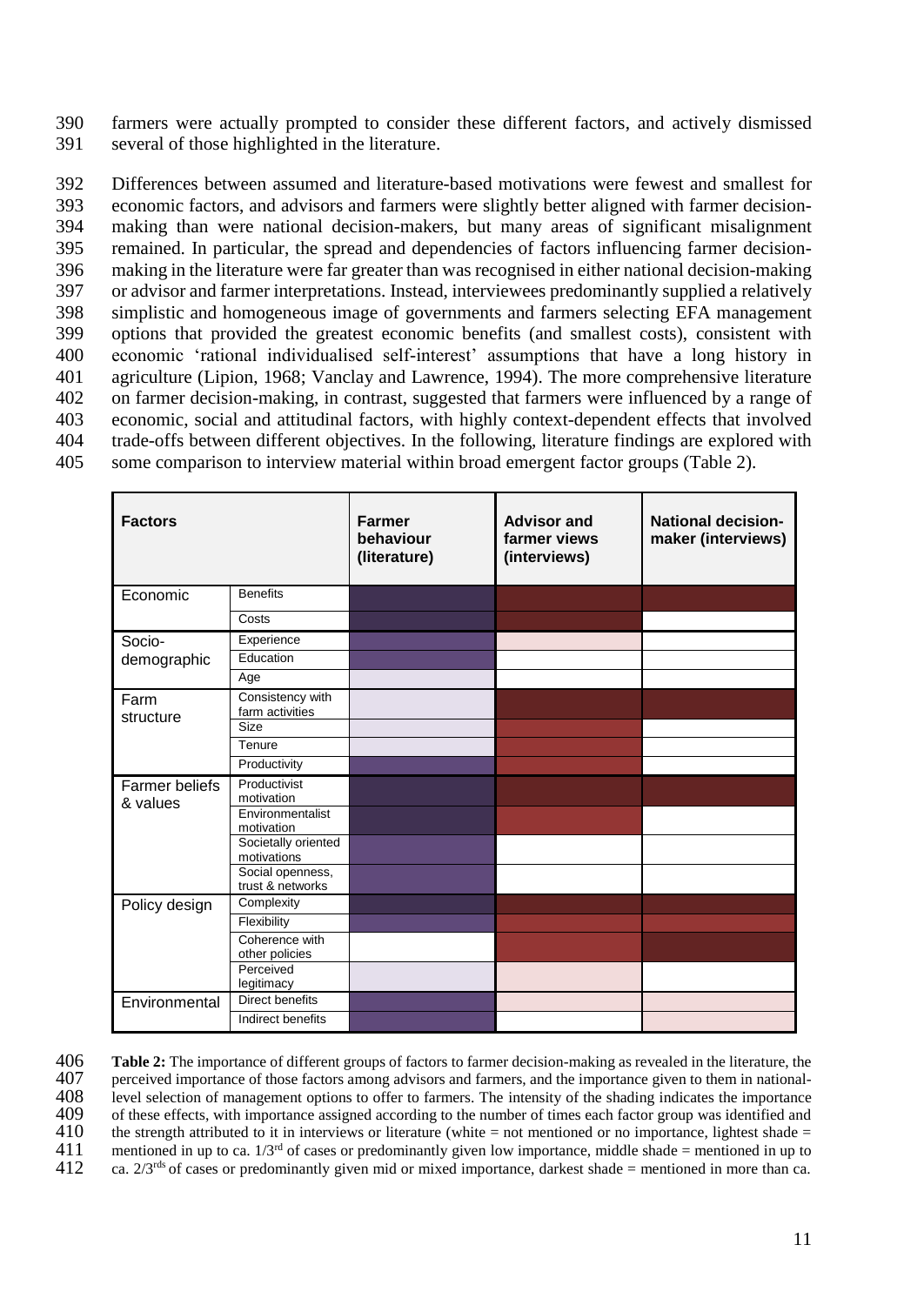$2/3$ <sup>rds</sup> of cases or predominantly given high importance). We explore the specific meanings and realisations of the factors in the text, and further details of these and more detailed sub-factors are provided in Brown e

414 factors in the text, and further details of these and more detailed sub-factors are provided in Brown et al. (2019).<br>415 The reviews of Bartkowski & Bartke (2018) and Dessart et al. (2019) also provide complementary re

 Our checks for differences across the literature related to methods or geographical foci showed limited variation. Our inclusion of Norway and Switzerland alongside the EU member states did not reveal large differences in decision-making in these different contexts: only two papers dealt with Norway while the 11 papers dealing with Switzerland were reasonably consistent with the broader literature. In them, slightly less importance was attributed to structural and socio-demographic factors and slightly more to environmental and farmer-values-related factors. Further work is required to assess whether these are meaningful differences, along with the implications of the strong west-European bias in the literature. We also removed 14 literature reviews from our sample (to check for any effect of double- counting and possible bias) and found these to be very consistent with the overall results, with only slightly less reporting of financial factors. However, we also found that studies based on statistical analysis tended to highlight structural factors more than the rest of the literature, and those based on modelling of empirical data tended to highlight economic factors. Interestingly, five papers that surveyed experts on farmer decision-making produced a similarly limited range of factors as our own interviews did, contrasting sharply with the rest of the literature.

#### 4.2. Economic Factors

 Economic factors were the most commonly-referenced group in the literature as well as interviews. In the literature, we found thirty papers that identified higher payments as being central to farmer uptake, with direct positive relationships shown, for example, in Germany (Bock et al., 2013), Italy (Borsotto et al., 2008), Ireland (Di Falco and van Rensburg, 2008) and EU-wide (Ruto and Garrod, 2009). Extra 'bonus' payments for longer contracts or other features were found to lead to higher uptake in Spain (Alló et al., 2015) and France (Kuhfuss et al., 2016; Le Coent et al., 2017). A key feature of such payments was that they should go beyond recompense for implementation or opportunity costs. Furthermore, Prager and Posthumus (2011) reported that compensation for such costs should also account for the need to learn new skills, and that payments may additionally need to overcome lower levels of satisfaction and higher levels of uncertainty associated with less intensive land management. For some farmers, implementation was perceived as increasing economic diversity and resilience (Dörschner and Musshoff, 2013; Mouysset et al., 2013). Conversely, the fear of sanctions for poor performance was identified as a barrier to uptake in some cases (Kovács, 2015; Prazan and Theesfeld, 2014; Zinngrebe et al., 2017). More generally, interaction between economic and other factor considerations was repeatedly highlighted in the literature as tempering 'simple' economic rationality. Social, structural or environmental characteristics were identified as relevant (e.g. in the importance to farmers of maintaining traditional modes of production), and capable of altering economic responses to policy options (Hammes et al., 2016).

 In national-level interviews, direct financial benefits to farmers were consistently highlighted as crucial to the selection of EFA options (and were also seen as beneficial to the state through increased electoral support, particularly in eastern European countries where rural voting

The reviews of Bartkowski & Bartke (2018) and Dessart et al. (2019) also provide complementary results using

overlapping but distinct categories and sub-categories.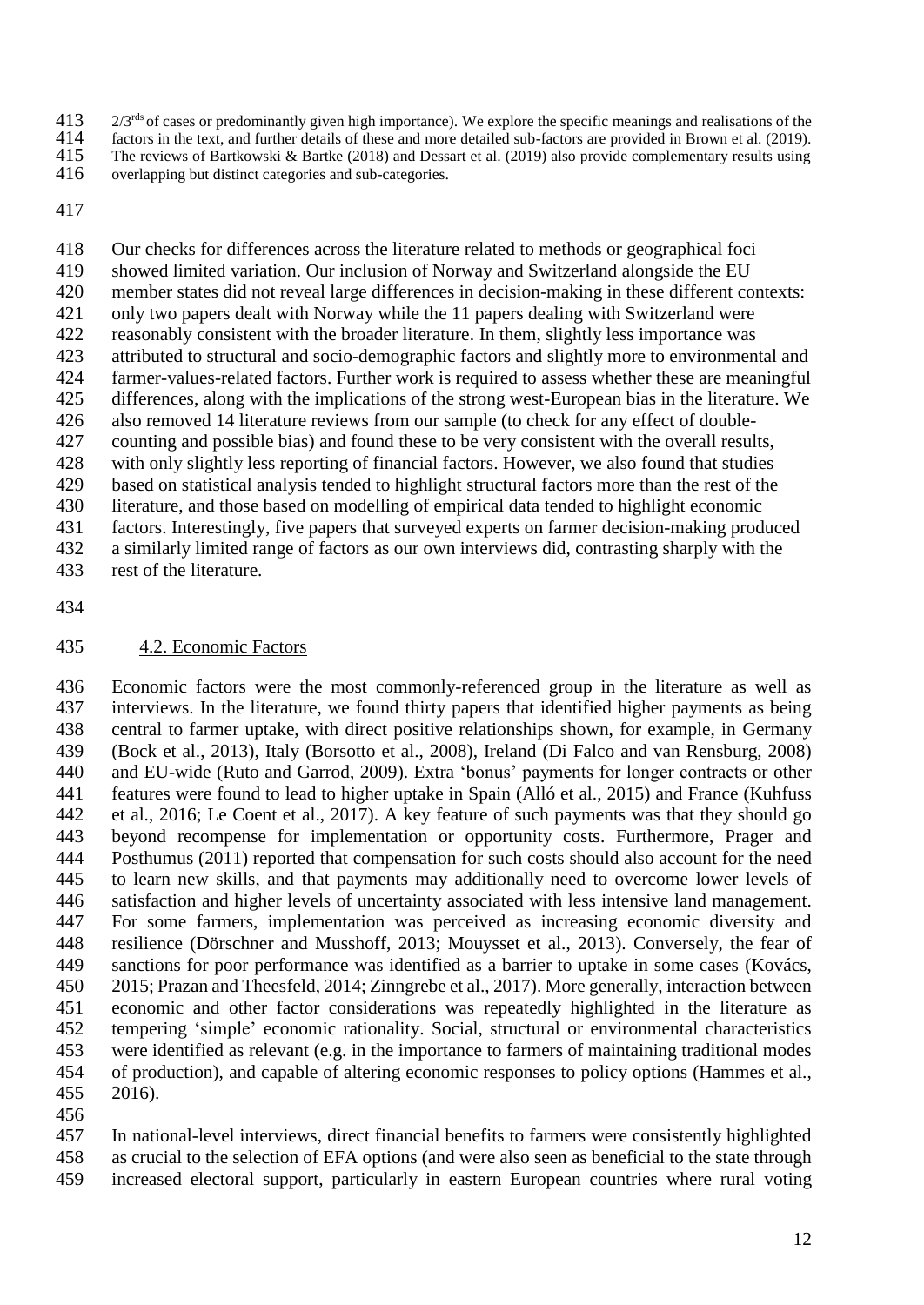populations remain higher than in western Europe). This similarity occurred despite some of the factors identified in the literature having limited relevance to a compulsory scheme such as EFA. For example, our Hungarian interviewee stated that the government's motivation was to "make the most amount of money and options available to Hungarian farmers" and "to provide farmers with the largest range of options possible, so that they could get the most out of the direct payments of the CAP". This sentiment was explicitly echoed by the interviewees from Czechia and Greece, who suggested that a major consideration in the choice of EFAs was the benefits that producers would receive. No relationships between economic and other types of factor were cited. It is notable that none of our interviewees suggested that different motivations were at play in broader agri-environment schemes, even, in the case of advisors and farmers, when asked specifically about this.

 Advisors and farmers also identified higher payment rates as being of primary, and independent, motivational importance for farmer choices (Germany, Hungary, Finland, Sweden, Czechia, Greece). Spanish and Hungarian interviewees suggested that policy-makers did not fully appreciate the need for farmers to financially sustain their businesses. Associated with this was the recognised need for farmers to overcome implementation and opportunity costs involved in some environmental measures like the management of landscape elements (e.g. hedges, trees or terraces). Several interviewees expressed dissatisfaction with current payment rates for landscape elements, buffer strips and fallow land (Germany, Sweden, Finland, Germany, Hungary), and with the 'one-size-fits-all' nature of these payments, which fails to account for dependencies on local conditions such as soil quality (Czechia). These inconsistencies with local practices or conditions were not mentioned by national government-level interviewees as a consideration.

- 
- 

#### 4.3. Socio-demographic factors

 Socio-demographic factors were frequently identified in the literature as affecting farmers' participation in environmental measures in general (though causative or explanatory linkages between socio-demographic factors and behaviour were rarely investigated). The clearest relationships in this category concerned the effects of knowledge or experience of particular management options, and general education levels, both of which were strongly associated with uptake (Lastra-Bravo et al., 2015; Micha et al., 2015; Siebert et al., 2010) and even with ultimate environmental impact (McCracken et al., 2015). However, evidence about the effects of farmer age was contradictory, even within the same countries. While younger farmers were sometimes found to be more open, able or willing to experiment with new management options, other studies reported that uptake was higher amongst older farmers (Arata and Sckokai, 2016; Lastra-Bravo et al., 2015) (the effects of farmer age were found to be slightly stronger in the review of Bartkowski & Bartke (2018)). Similarly, part-time farmers may be the most likely to adopt measures (van Vliet et al., 2015; Vesterager and Lindegaard, 2012), or the least likely (Mante and Gerowitt, 2009; Matzdorf and Lorenz, 2010). We also found two studies that investigated differences in uptake between male and female farmers (in Spain and Sweden), both of which concluded that adoption rates were lower among female farmers (Franzén et al., 2016; Špur et al., 2018), though in one case a link to different knowledge levels was posited (Špur et al., 2018) (the review of Bartkowski and Bartke, 2018 found eight additional studies with mixed results about different behaviour among male and female farmers). In our interviews, in contrast, socio-demographic characteristics were not raised by national-level interviewees, and advisors and farmers only identified previous experience with conservation measures and knowledge of biodiversity as important to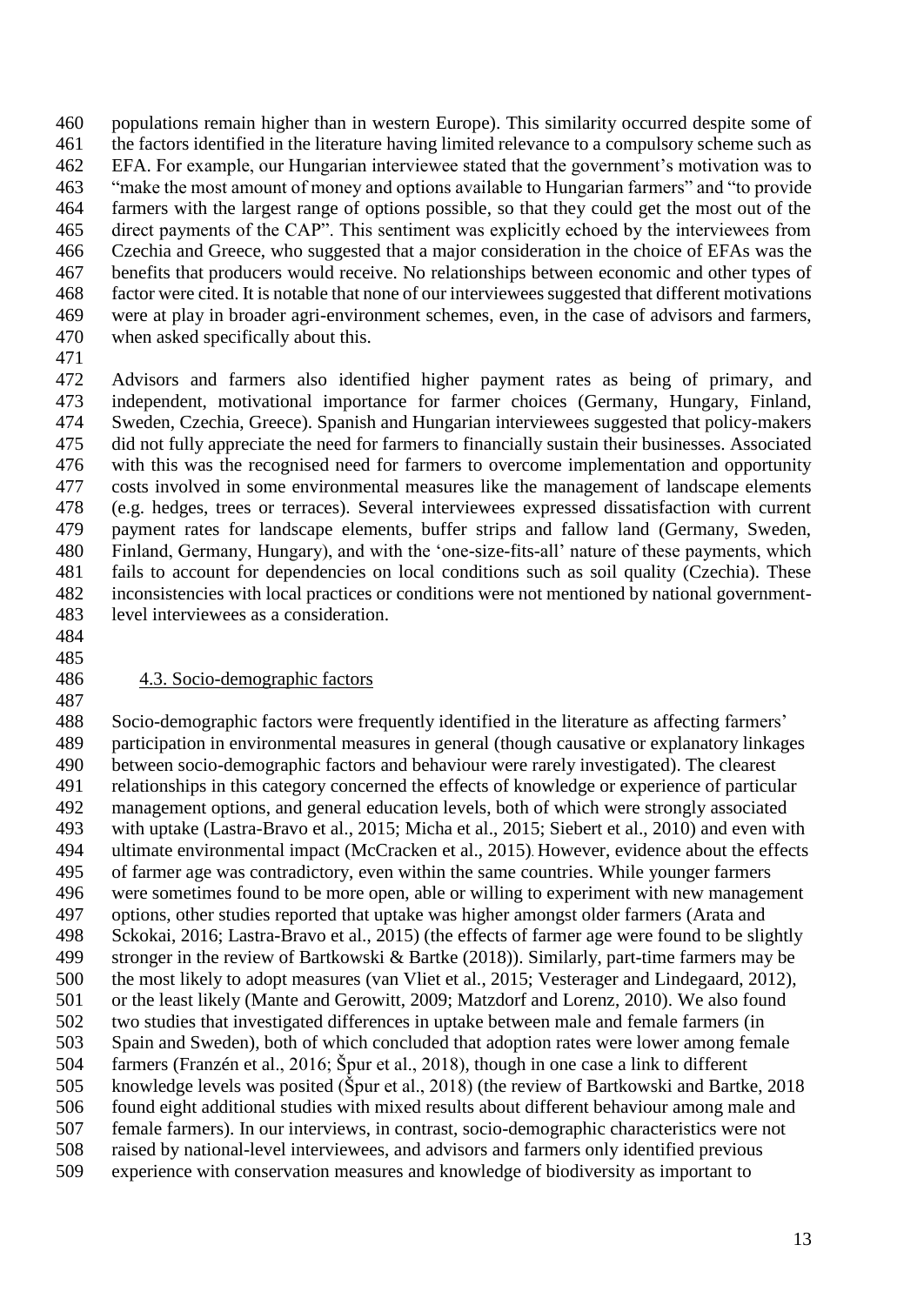farmers applying to participate in environmental schemes. In this case, the distinction between the mandatory EFA and optional agri-environment schemes may provide an

explanation, albeit one that was again not raised by interviewees.

 

### 4.4. Farm structural factors

 Various structural factors were highlighted in the literature. Preferences for implementing environmental measures on marginal (including mountainous areas and islands), extensive, organic or otherwise less productive land were frequently identified, and sometimes linked to the lack of additional work required for implementation – in some cases undermining the additionality of those measures relative to prior management (e.g.Borsotto et al., 2008; Van Herzele et al., 2013; Zinngrebe et al., 2017). Effects of other factors were less clear-cut. For instance, similar numbers of studies found that measures were more likely to be taken up by small farms (Aslam et al., 2017; Pascucci et al., 2013; Walder and Kantelhardt, 2018) as by large farms (Grammatikopoulou et al., 2013; Ruto and Garrod, 2009; Zimmermann and Britz, 2016), and by non-production-oriented or less profitable farms (Breustedt et al., 2013; Micha et al., 2015; Ruto and Garrod, 2009) as by professional or full time farmers (Gatto et al.,

2019; Matzdorf and Lorenz, 2010; Pascucci et al., 2013).

These nuances were not reflected in our interview findings, to some extent reflecting the

specific nature of EFAs, which are by definition only applicable only to arable land. In

 national-level interviews, the consistency of subsidised management options with existing practices, landscape features or policies was the most frequently identified factor of any

- category (notably, the review of Bartkowski & Bartke (2018) also found this as being
- strongly important from their literature sample, with farm size slightly less so). Interviewees
- from Hungary, Czechia, Germany and Sweden identified this as important; in Hungary
- payments for stone walls were not offered as these were not typical features of Hungarian

landscapes, and in Czechia hedges, field margins and buffer strips were additionally excluded

 as being atypical and 'untraditional'. Other measures such as agroforestry were considered irrelevant in a number of countries (Sweden, Hungary, Finland, Czechia). Farmer

representatives also emphasised the importance of existing practices in determining the

- selection of management options, but went beyond this to identify farm size, land
- productivity and tenure as extra factors. Tendencies were identified for greater uptake among

farmers with large farms or marginal land, both of which minimise the scale of change and

 risk involved in implementation. Conversely, tenure insecurity was thought to reduce the likelihood of uptake, a finding of great relevance amongst trends of increasing levels of

tenancy throughout Europe. Advisors and farmers also argued that payments should be

reserved for professional or full-time farmers, who rely on their farming income and therefore

may be less likely to adopt measures with unknown impacts.

## 4.5. Farmer beliefs and values

In the literature, a wide range of beliefs and values are shown to play a role in determining

farmer engagement. In particular, strong positive correlations exist between pro-

environmental attitudes and participation in biodiversity schemes, and negative correlations

between productivist (or traditionalist) attitudes and participation (Breustedt et al., 2013;

Espinosa-Goded et al., 2013; Grammatikopoulou et al., 2013; Kvakkestad et al., 2015; Micha

et al., 2015). Beyond these, specific characteristics increasing farmers' openness and societal-

identity (i.e. farmers perceiving their role in wider society as important) were found to

correlate positively with participation (de Krom, 2017; Gabel et al., 2018). This link may also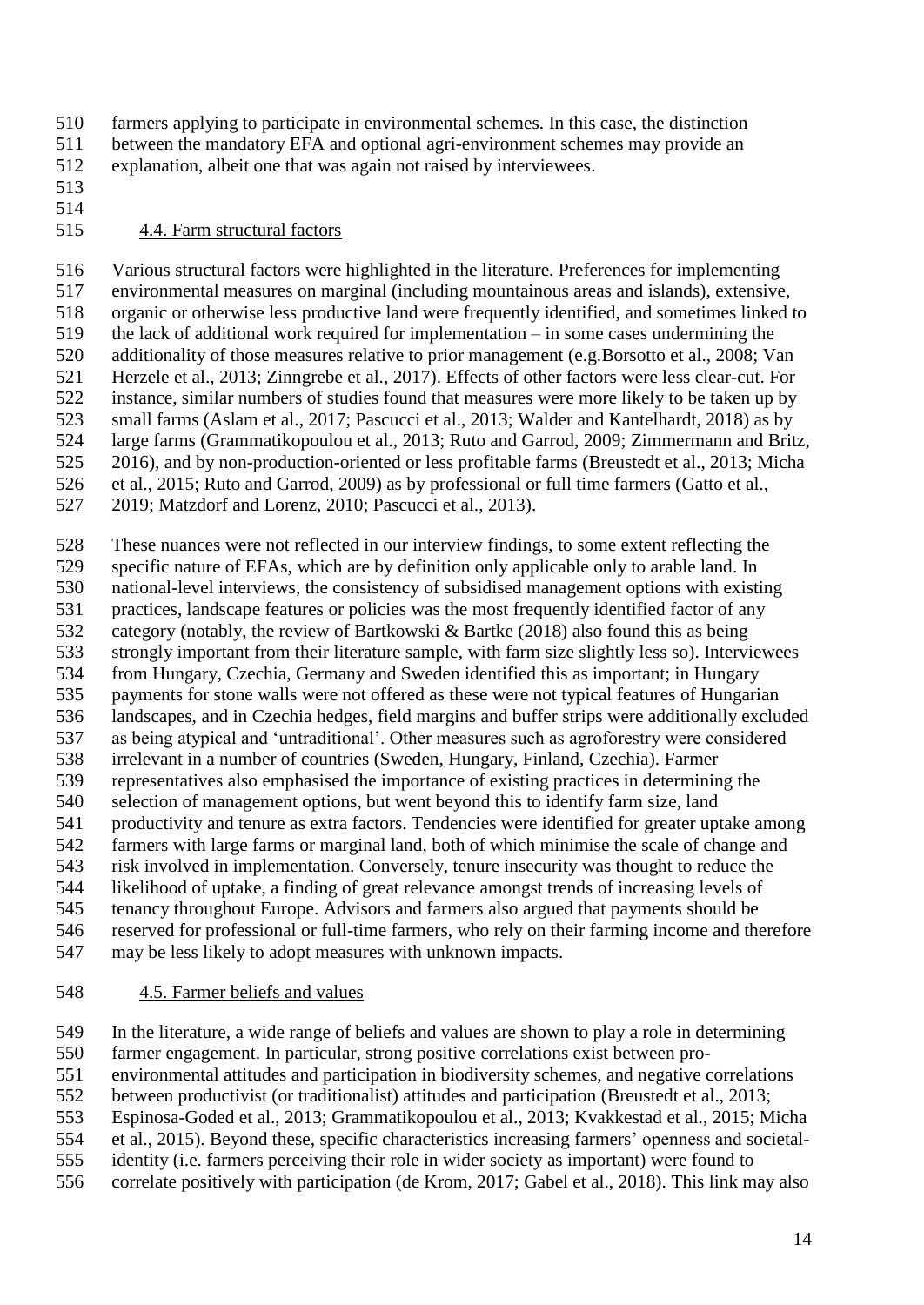- contribute to the tendency for farmers with strong social networks and vertical capital, social
- trust or neighbourly relations, to participate (Alló et al., 2015). In fact, such social
- connectedness may also lead to changes in farmers' attitudes or values, and therefore their
- willingness to adopt particular management practices, highlighting the dynamic social nature of this group of factors (Rose et al., 2018; Siebert et al., 2006).

 In contrast to the literature, our national interviewees only referred to farmers' beliefs and values in terms of supposed 'productivism', by which they meant that farmers select schemes that allow them to maximise income and productivity. This was used by a number of interviewees to explain the widespread selection of nitrogen-fixing crops, cover crops and fallows, in particular. This productivist narrative was also apparent among advisors and farmers: "farmers see themselves as producers, not as stewards of nature" (Spain). This group also recognised the existence of other perspectives, however, suggesting that some farmers held pro-environment values and felt responsible for "environmental stewardship", future generations and sustainability, all of which increased the likelihood of biodiversity measure uptake. A number of interviewees expressly lamented the absence of "a broader discussion on the role of agriculture and food production in society" (Sweden), and the benefits of certain

- management practices in particular societal contexts (Germany, Spain).
- 

### 4.6. Policy design

 Issues of legitimacy were particularly apparent in the literature concerning policy design. In Hungary, farmers perceived political bias in the state's monitoring and auditing requirements (e.g. Kovács, 2015), and in Greece prior negative experiences with state actors, or perceptions of corruption, made farmers unwilling to engage with policy schemes, especially where external oversight of farm affairs was necessary (Micha et al., 2015). Policy complexity, inflexibility and administrative burdens were identified in the literature as barriers to uptake across Europe (Zinngrebe et al., 2017, Ruto and Garrod, 2009). Specific factors included excessive time and labour requirements (EU-wide; Lastra-Bravo et al., 2015) and the inability of farmers to pay for consultants (in Hungary; Kovács, 2015). These problems were seen as surmountable, however, through appropriate design of the implementation process. In Austria, the greatest conservation efforts and ecological benefits were achieved via compromise-oriented implementation methods in which trade-offs

between farmer preferences were formalised and accepted (Geitzenauer et al., 2016).

 The complexity of EFA policy design was also a major factor identified by national-level interviews as affecting the capacity of government institutions as well as individual farmers. In this case, of course, participation is compulsory and so farmers to do not have the option of entirely avoiding the administrative burden. Nevertheless, measure selection was said to be determined by the ease of any monitoring required by state agencies to ensure compliance. Further specific examples included the prohibitively high costs of mapping watercourses in Finland, and a lack of institutional access to maps and poor communication channels between Hungarian water authorities and agricultural offices. Greek and Finnish interviewees further suggested that there was a determining role in the need to keep administrative costs low for both state agencies and farmers. Similarly, the extent of flexibility in policy design was viewed as important, as it allowed requirements to be adjusted to institutional and local contexts. Even in the absence of flexibility, complementarity with other policies (national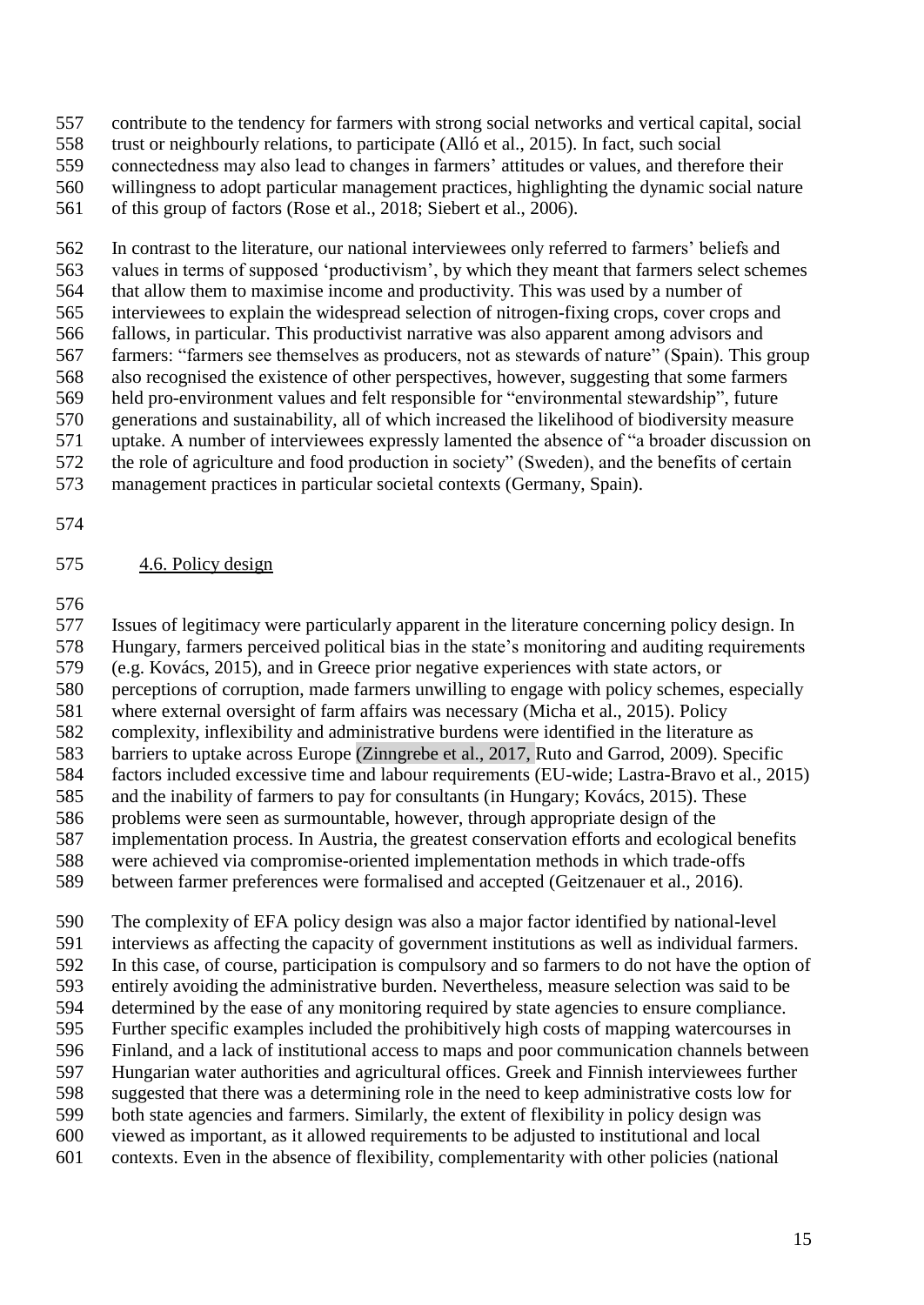policies beyond the CAP) influenced political decisions at the national level (Sweden,

- Finland, Greece, Czechia).
- 

 Advisors and farmers likewise regarded complexity as negatively influencing uptake, but suggested that specific measures such as improved training, registration and technical assistance (e.g. with high precision mapping) could help to offset this effect (Germany, Hungary, Finland, Sweden, Czechia, Greece). Empowering farmers in this way could reduce barriers to uptake (Greece), but could also reduce the control of government agencies and consultants, making outcomes "less dependent on the attitude of the auditor" (Hungary). As a Spanish interviewee said, "the fact that the implementation of the measures is very complex needs to be reviewed to make them more 'friendly' to the producers", especially in terms of reducing bureaucracy so that farmers can be "near their land rather than filling in papers". Again, flexibility was identified as a key component to improving uptake, for instance through potential adjustments to local contexts (Czechia, Spain). Administrative burdens, monitoring and the threat of sanctions were seen as undesirable (Greece, Sweden, Germany), and voluntary measures or those consistent with other policies were generally seen as preferable. However, a counterpoint was provided by some advisors and farmers who identified a tendency to accept greater regulation where it is associated with greater political legitimacy. For example, interviewees alluded to farmer preferences for "regulation and higher resulting prices instead of receiving subsidies", and suggested "farmers are sick of having to sell their products at low costs and then be implicitly compensated with 'green' payments. They would rather have their products better paid in the market, even if under stricter environmental requirements" (Spain). The tendency for the largest and most intensive farms to receive the greatest subsidies was identified as one perceived indication of policy illegitimacy.

### 4.7. Environmental factors

 In the literature, direct and indirect environmental benefits were identified by a minority of papers. In general, positive environmental attitudes were found to be correlated with uptake in general (see above), as were specific perceptions of environmental degradation or a need for environmental protection (Barreiro-Hurlé et al., 2010; Emery and Franks, 2012). In some cases, perceived benefits included safeguarding particular species or habitats (Dutton et al., 2008; Saxby et al., 2018). Further effects are hinted at by correlations between environmentally valuable areas, grasslands or diverse landscapes and increased uptake of environmental management options among farmers (e.g. Espinosa-Goded et al., 2010; Grammatikopoulou et al., 2013; Hammes et al., 2016; Hynes et al., 2008; Mante and Gerowitt, 2009; Matzdorf and Lorenz, 2010). Indirect benefits were also identified; for example in Poland a majority of surveyed farmers expected productivity gains from the application of environmental measures (Świtek and Sawinska, 2017).

 At national decision-making levels, ecological factors were not identified as playing a direct role (with the exception of a German interviewee's claim that measures were selected "in the interest of sustainable agriculture"). Specific indirect benefits were identified in Finland and Sweden, where nitrogen-fixing crops were seen as reducing the need for mineral fertilisers and energy for their production, and imported protein crops and the associated deforestation in South America. Advisors and farmers also made few references to ecological factors, but did imply some environmental motivations amongst farmers by suggesting that the environmental benefits of management options should be better demonstrated and rewarded to encourage uptake (Germany, Greece, Spain).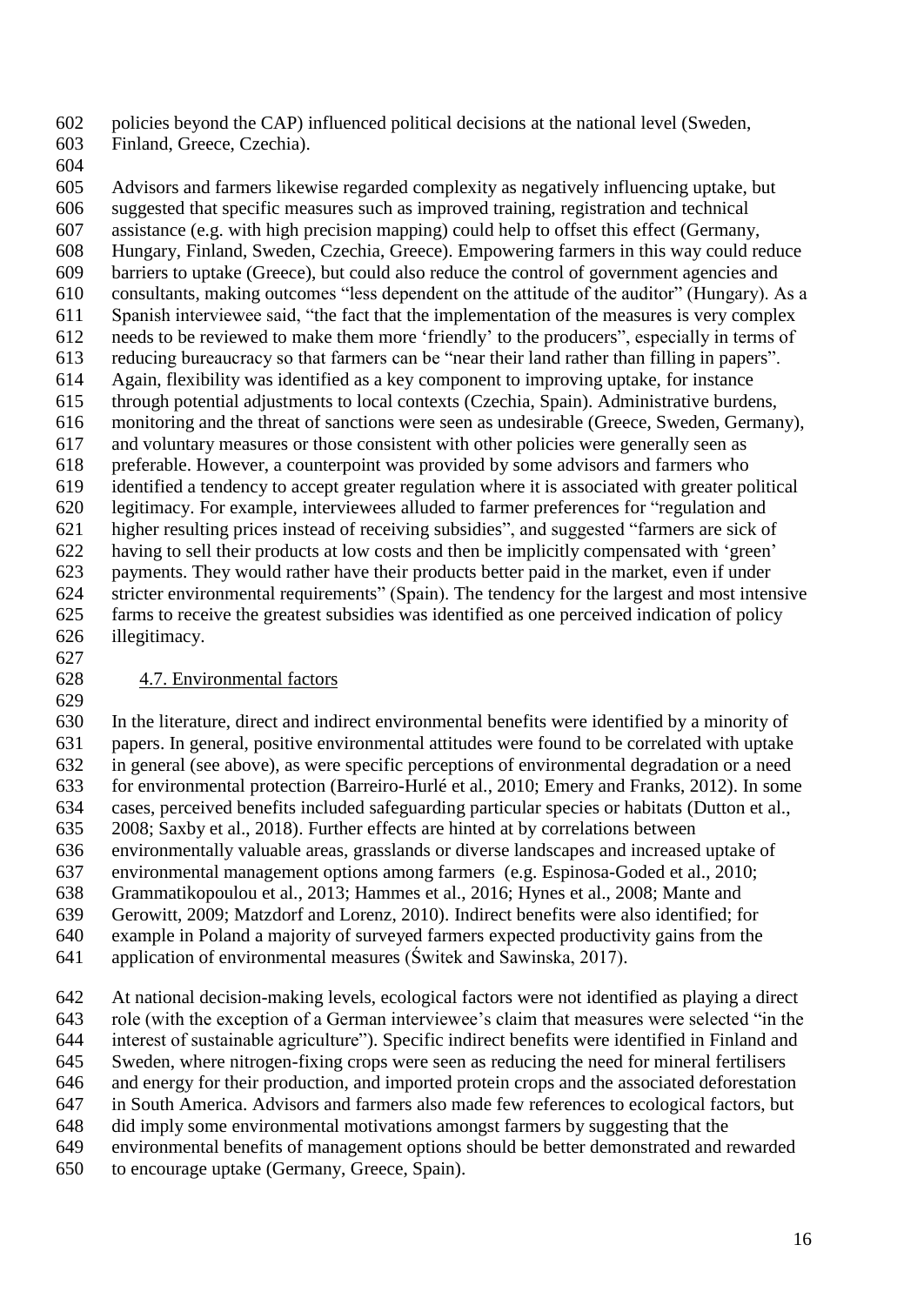#### 5. **Discussion**

 Our literature review of a decade's worth of academic research on farmer motivations in adopting environmental subsidies or payments revealed a wide range of context- and inter- dependent factors. The results from our small number of interviews with policy-makers and advisors and farmers from across the EU were to some extent consistent with the literature, but also suggested interesting mismatches between research and interviewee's perceptions. This mismatch may partly stem from the sample size differences and the interviews' focus on EFAs. However, the consistency of responses within and across different states, and their resemblance to previous findings (discussed below) suggest the existence of notable misconceptions about farmer decision-making among actors involved in policy-making. That these consistencies emerge despite the policy-maker and advisor and farmer interviews having somewhat different designs also adds weight to their interpretation as meaningful. That said, we first deal with limitations of our study before going on to a broader discussion of our findings.

#### Limitations

Our literature review was not fully systematic and missed some papers known by the authors

to be relevant. Other recent reviews (e.g. Bartkowski and Bartke, 2018; Burton, 2014; Dessart

 et al., 2019) provide overviews of different sets of literature (each having similar but non-identical samples), although they make very similar findings with the few exceptions

highlighted above. Our earlier review (Brown et al. 2019) along with those of Dessart et al.

(2019) and Bartkowski and Bartke (2018) therefore provide important complementary

findings, some of which are more specific and include alternative categorisations. Meanwhile

Burton (2014) (not captured by our literature search) goes into substantially more detail about

farmer demographic characteristics and their influence on environmental behaviour (e.g. with

respect to farmer gender, which is a minor factor in the literature we reviewed).

The literature is not entirely clear-cut about some points. For instance, structural factors such

as farm size are reported to have positive, negative or neutral associations with environmental

management. Other research suggests that this is because these are not reliably associated

with motivational factors that determine uptake (Wuepper et al., 2020). Even strong and

apparently reliable effects can obscure considerable variation. For example, tenure

 arrangements can vary greatly between countries, altering the importance of tenure for farmer decision-making: Leonhardt et al. (2019) show that relatively secure tenure in Austria means

that farm ownership has strictly limited effects. In addition, factors such as these that play

some role in voluntary uptake of environmental management are unlikely to play the same

role in compulsory engagement with EFA options.

 We also find that research methodologies can influence findings, and noted during our review that incomplete descriptions of these methodologies hamper interpretation. For instance, aggregated results hide the fact that studies of farmer decision-making are designed to find effects of economic factors far more often than ecological or social factors, and that 'negative' findings (i.e. that particular factors have no effects) are not often reported (but see Bartkowski and Bartke, 2018; Brown et al., 2019). Such biases can be further formalised by modelling approaches common in the literature that treat farmer decision-making as a predictable response to economic stimuli (Brown et al., 2017; Nilsson et al., 2019). We do not attempt to fully assess these potential biases here, but note that qualitative distortion of findings because of methodological biases appears to be unlikely, on the basis of our own and others' reviews.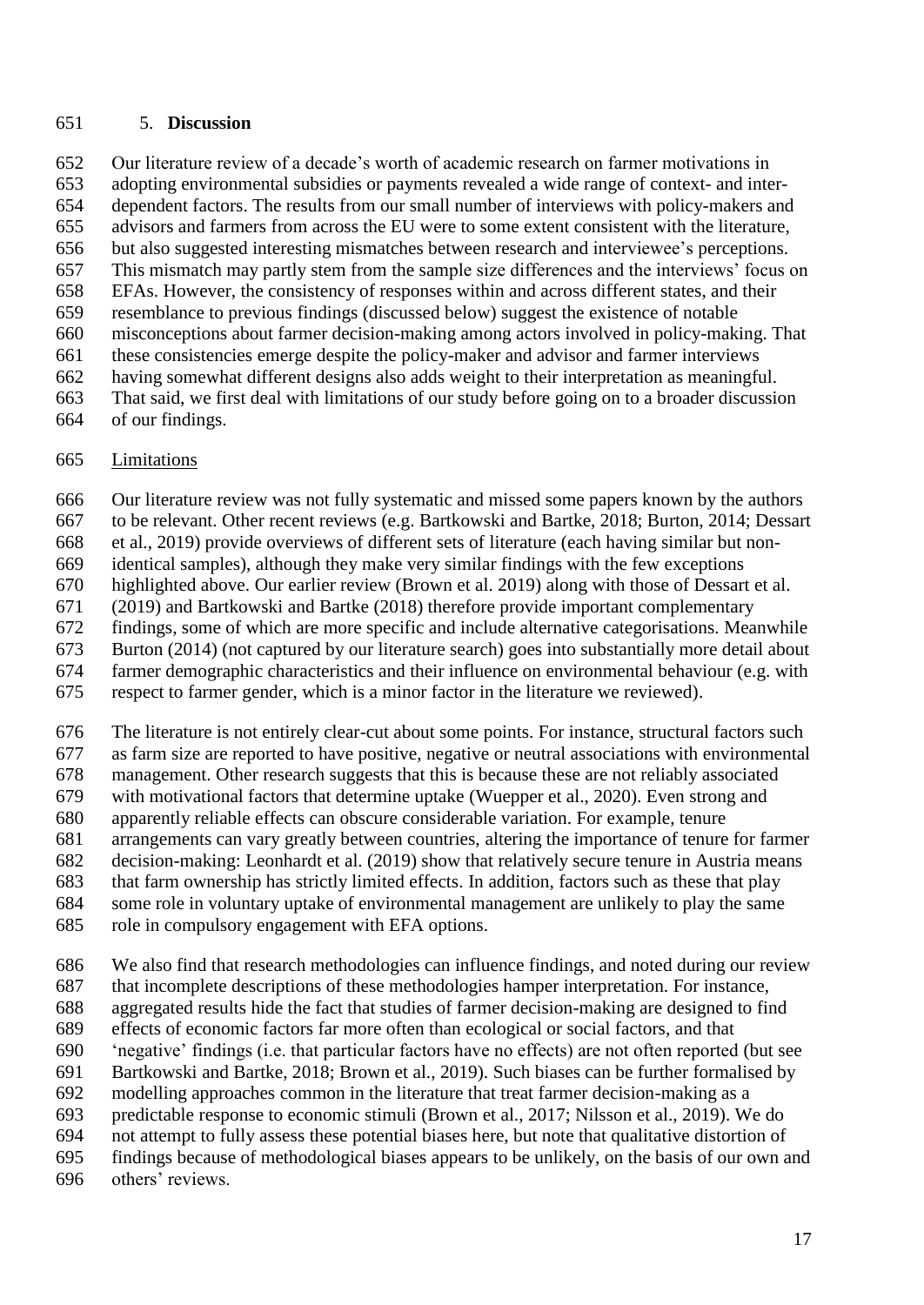Interviews introduce further uncertainties. For example, the existence of fallow land was seen by our interviewees as according with a productivist perspective, while the literature suggested that farmers can perceive it as contrary to productivist practices (Tarjuelo et al., 2020). We also had one interviewee who was associated with an environmental organisation, potentially introducing a different perspective that is impossible to distinguish within such a small sample. Most importantly, our interviews primarily focused on EFA measures (only advisors and farmers were asked about agri-environment measures more broadly; Appendix 2). While this provided a common ground to compare the interview findings across the countries (a mandatory scheme that is nevertheless implemented in different forms across the countries), it also limited the scope for comparisons between interviews and literature findings. Both our interviews and results from literature (especially that based on expert interviews) suggest that such comparison is nonetheless valid, with no distinctions drawn between motivations underlying the two policy types. While EFAs are mandatory, specific measures are selected at national level with some consideration of farmer motivations, following which farmers themselves choose between those measures. This gives some relevance to evidence about choices among fully voluntary measures, if not their initial uptake. Nevertheless, there remains clear scope for different motivations to affect responses to different types of policy in ways that are not captured by our interviews or the literature we reviewed, and for the literature evidence relating to non-arable agricultural land to be inapplicable to EFAs. In the following discussion we remain alert to the fact that interviews focused on a more specific policy tool while most of the literature addresses environmental

interventions on farmland more broadly.

#### Findings

 At a general level, interviewed policy-makers and advisors and farmers held relatively homogenous and simplistic perceptions of the factors affecting farmer decisions as being predominantly based on rational, economic cost-benefit considerations. These perceptions are consistent with the findings of previous studies that identify a disproportionate emphasis on economic factors (e.g. Burton and Paragahawewa, 2011; Dessart et al., 2019; de Snoo et al., 2013; Zinngrebe et al., 2017). This emphasis has strongly influenced national-level policy discussions about which measures to make available to farmers, alongside concerns raised in our interviews about landscape relevance and administrative burdens. The preclusion of EFA options thought to be too burdensome, costly or unpopular continues a long-standing tendency for the CAP to be tailored to the perceived 'convenience' of productivist farmers (Hart, 2015; Nilsson et al., 2019; Pe'er et al., 2017; Poláková et al., 2011). The Commission's own 2011 Impact Assessment and other reports warned against such "watering down" because it inevitably favours options compatible with intensive agriculture and fails to significantly benefit farmland biodiversity (European Commission, 2017, 2011b; European Court of Auditors., 2017; Pe'er et al., 2017; Sutcliffe et al., 2015). While it is possible that interviewees did not mention environmental factors while discussing EFAs due to the mandatory nature of that scheme, it is notable that they almost universally mentioned purely productivist attitudes and even explicitly rejected environmentalist attitudes in some cases, and did not identify either as purely policy-related characteristics.

It is true that many farmers focus on agricultural production and are unable or unwilling to

- forego part of their income in order to implement environmental measures (Wilson, 2001).
- However, even the most profit-oriented farmers are willing to lose some income in order to
- implement measures that allow diversification, utilise marginal land or otherwise reduce risk;
- all of which actually constitute economically rational choices (Lienhoop and Brouwer, 2015).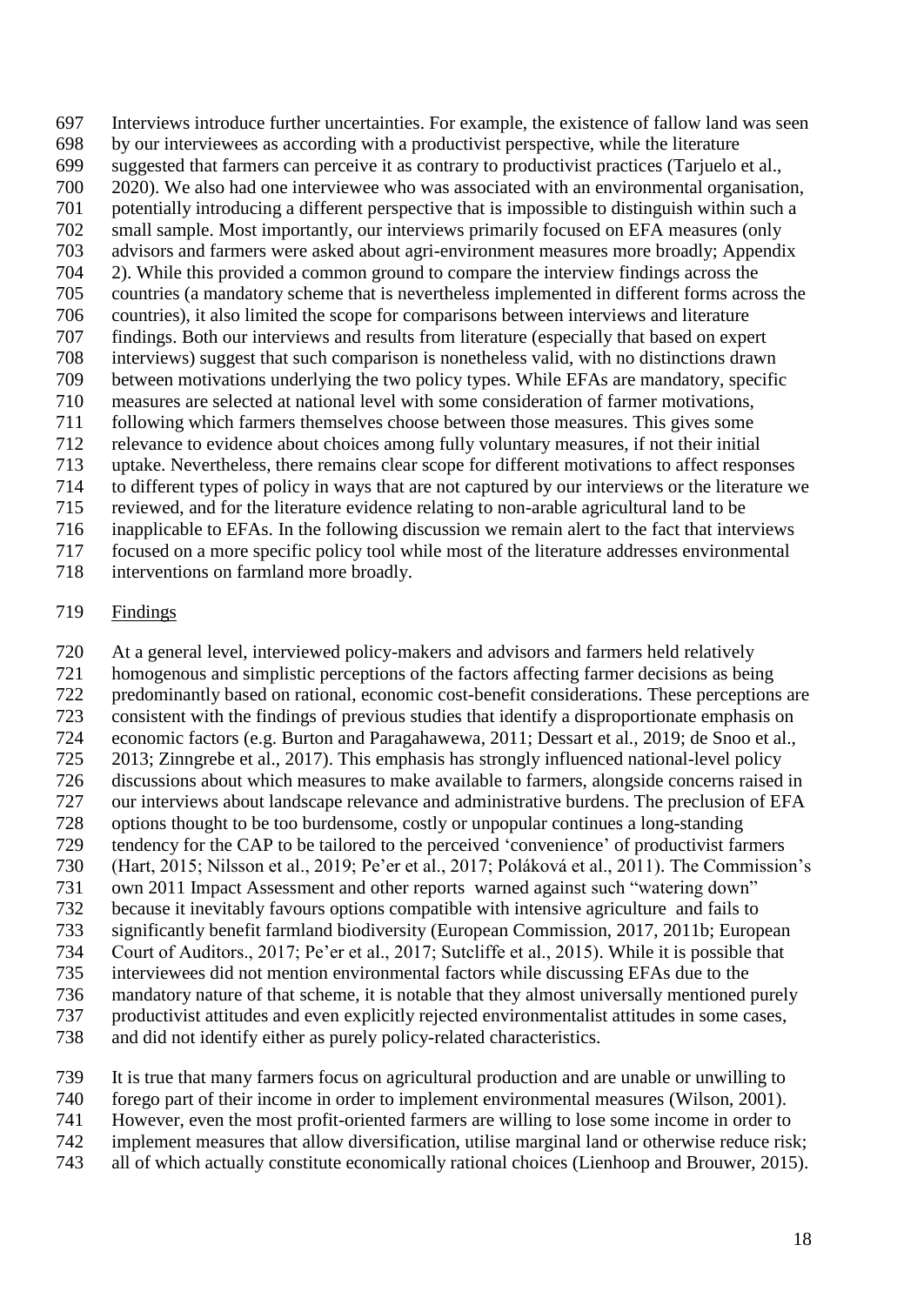The literature also suggests that many famers have supra-economic motivations that can prompt choices to improve environmental conditions even at financial cost (Hammes et al., 2016). The excessive simplicity of profit maximisation as a guide to behaviour is well- recognised in agricultural economics, suggesting that our interviewees' responses are based not on economic perspectives per se but on very limited interpretation of economic rationality (Weersink and Fulton, 2020). This lack of nuance goes unrecognised among policy-makers, suggesting that opportunities to develop measures that target different agricultural, social,

- cultural and ecological contexts could be missed. This may go some way to explaining why
- current efforts to decentralise competencies into EU member states have contributed to
- unintended homogenisation and intensification, as different countries have tended to select
- the same EFA options that maximise revenue and production (Pe'er et al., 2020, 2017).
- 
- There is also evidence that skewed political perspectives cause damage not only of omission
- but of commission. Subsidies, and the narratives that underpin them, can alter farmers' own perceptions and work practices over time (Kovacs, 2019); an example of 'adaptive
- preferences' that shape themselves to and positively reinforce available options (Elster,
- 1983; Sen, 2001). In this way, a productivist ethos has to some extent been imposed on
- farmers by decades of production-oriented payments (Burton, 2004a; Erjavec and Erjavec,
- 2015; Wilson, 2001). Not only can this reduce the strength of farmers' intrinsic
- environmental values (Silvasti, 2003), but the remaining tension between imposed and
- intrinsic motivations can engender cynicism and resistance, with the consequence that some
- farmers regard agri-environment schemes as illegitimate (Walder and Kantelhardt, 2018). Similar views are held by farmers concerned about political corruption or the ineffectiveness
- of environmental payments (Micha et al., 2015; Nilsson et al., 2019). For these farmers,
- transparent and fair support for measurable environmental benefits is crucial, and would even
- justify trade-offs with other objectives (Broch and Vedel, 2012; Velten et al., 2018).
- 

 The scope for change in decision factors and motivations can also be positive, and need not result solely from policy pressures. The literature shows that considerable influence is exerted by the social networks in which farmers are embedded, in particular neighbours and other trusted sources of information that farmers often rely on more than governmental or 'independent' sources (Brown et al., 2018; Rose et al., 2018). Increasing the understanding, appreciation and support for environmentally-beneficial management practices in these social networks could be far more effective than policy interventions alone (Burton and Paragahawewa, 2011; de Snoo et al., 2013). In particular, socially-embedded change has been shown to reduce the perceived risks of new management practices (Oreszczyn et al., 2010), support collaborative 'landscape-scale' schemes (Emery and Franks, 2012) and legitimise results-based payments (Herzon et al., 2018). Such an approach can also account for contextual relations and levels of trust in formal or state institutions. Broader social change can also affect the agricultural practices associated with particular regions, cultures or traditions, but may be inhibited by the exclusion of options at national level for their inconsistency with traditional land uses (Jones, 1991; Markuszewska, 2019; Solymosi, 2011). This may imply a role for 'centralised flexibility' that enables decentralisation while also guaranteeing scope for adaptations at local scales – or, as Pe'er et al. (2020) suggest, local

- experimentation within a rigorous EU-wide monitoring and payment framework.
- 

Utilising the diversity of farmer motivations for positive environmental change requires a

- high level of knowledge transfer between farmers, extension services, social scientists and
- policy-makers (Broch and Vedel, 2012; Burton, 2004b; Feola et al., 2015; Knierim et al.,
- 2017). Existing examples of successful agri-environment scheme design and implementation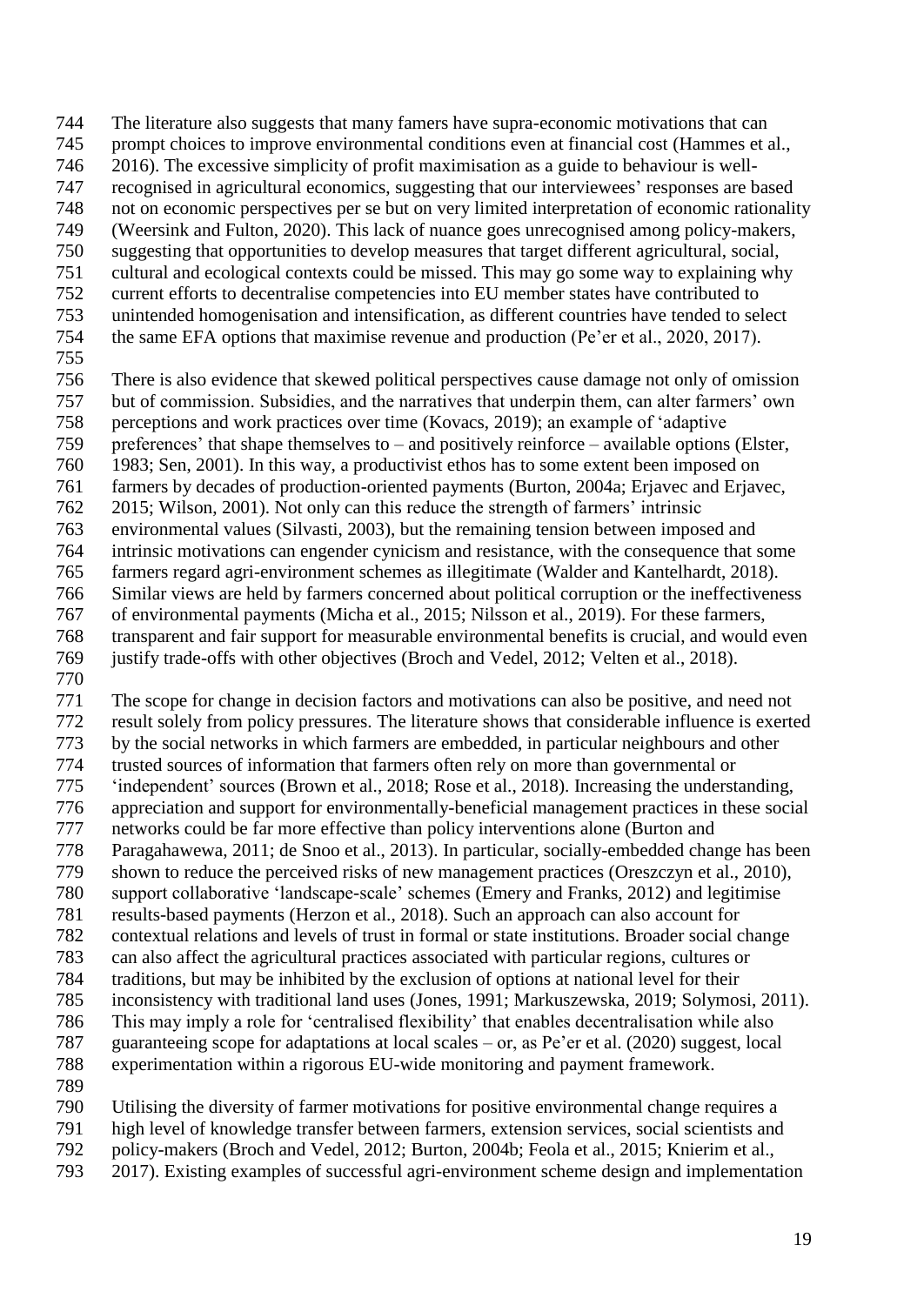can provide useful guidance. In fact, reviews have found that many nuances can be distilled into a few key design principles: having highly targeted, specific aims; participatory policy design with local stakeholders; and simple implementation supported by trusted advice (Blumentrath et al., 2014; Meyer et al., 2015; Toderi et al., 2017). Our review and interviews 798 find limited further evidence of these principles being used in the development of EFA and<br>799 broader CAP agri-environment schemes. It is therefore crucial that policy is designed to broader CAP agri-environment schemes. It is therefore crucial that policy is designed to account for the effects of factors such as ecological motivations, farm size, farmer age, or domestic and landscape-level diversity and governance arrangements on farmer decision- making, as individual characteristics and as interacting elements of decision contexts. The mandatory, constrained nature of EFAs (or potential 'eco-schemes' in the post-2020 CAP) and the apparent lack of consideration of a realistic range of farmer characteristics compromises the potential of the scheme to capitalise on the diversity of farmers and environments that exist in Europe.

 

### **6. Conclusion**

 Reforms of the Common Agricultural Policy have not effectively utilised extensive scientific knowledge about socio-ecological interactions at farm level, and have failed to produce environmental benefits. As the European Environment Agency recently concluded, there is a need for "urgent systemic solutions" involving "a rapid and fundamental shift in the character and ambition of Europe's responses" to biodiversity losses (European Environment Agency, 2019). This paper examined, through a wide-ranging literature review, the factors that influence farmers' willingness and motivation to participate in measures known to be beneficial for biodiversity, and the perceptions of these factors among national-level policy- makers and farmer representatives from around Europe. We found that the most commonly- researched and recognised factors (relating to economic and structural characteristics) influence farmers in varied, context-specific ways. These nuances in factor effects were not reflected in our interview responses, adding weight to other findings that policy is often made on the basis of a simplistic conceptualisation of farmer behaviour that unduly emphasises the importance and independence of crude economic considerations. Clear demonstration of environmental benefits could have substantial benefits, capitalising on farmers' motivations to improve environmental outcomes and counteracting a lack of trust in policy purposes and efficacies. Similarly, appropriate opportunities for training, education and participation in policy design, and a communication framework based on social networks rather than government agencies would further redress the counterproductive simplicity of current policy. These changes are not simple, but they have widespread support in farming, scientific and political communities (Pe'er et al., 2020) and would replace a notably unpopular status quo (Velten et al., 2018). In the absence of such reform, ever-decreasing levels of European farmland biodiversity have ever-smaller chances of recovery. 

### **Competing interests**

The authors have no competing interests to declare.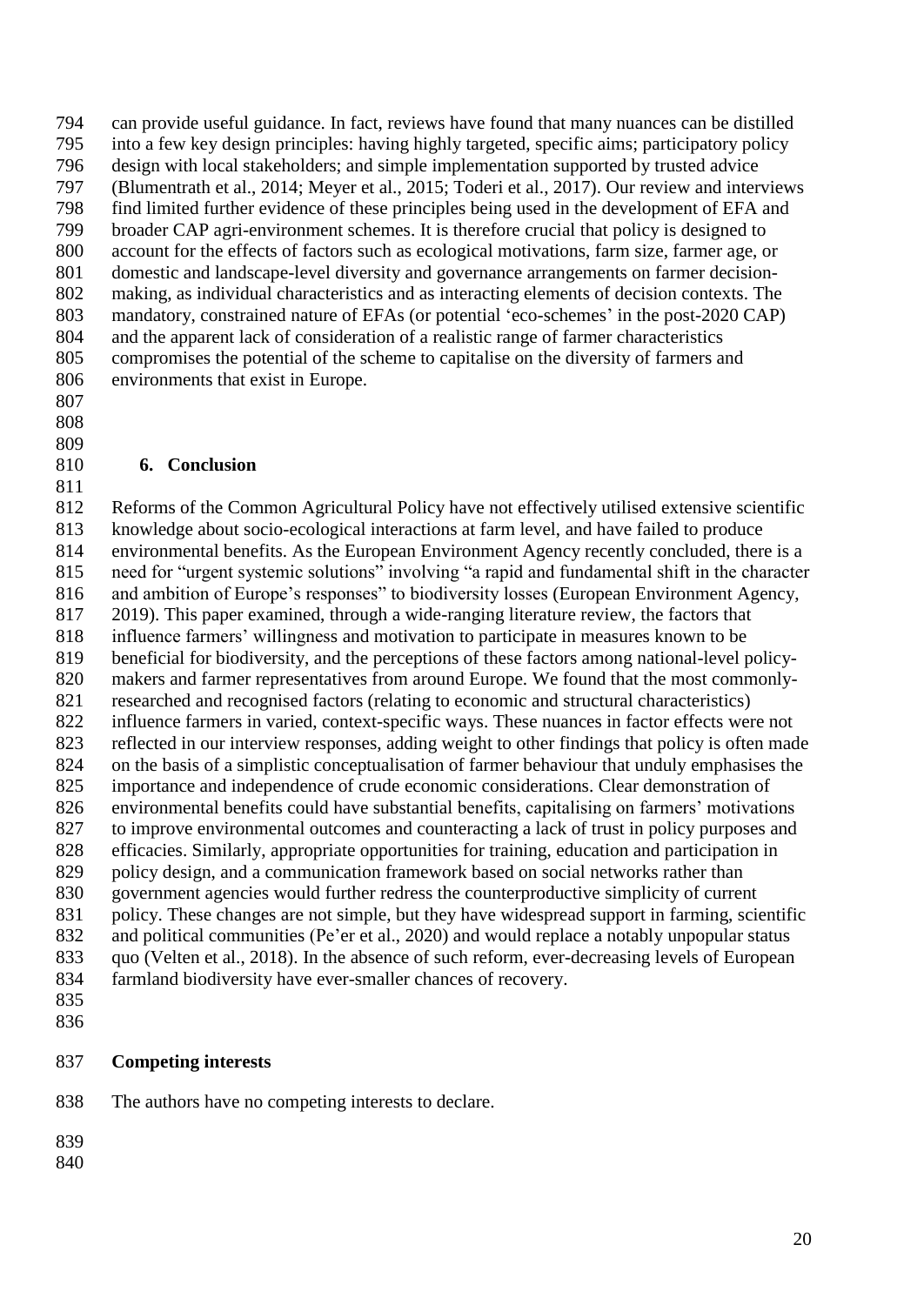### **References**

- 
- Alló, M., Loureiro, M.L., Iglesias, E., 2015. Farmers' Preferences and Social Capital Regarding Agri-environmental Schemes to Protect Birds. J. Agric. Econ. 66, 672–689. https://doi.org/10.1111/1477-9552.12104
- Arata, L., Sckokai, P., 2016. The impact of agri-environmental schemes on farm performance in five E.U. member States: A DID-matching approach. Land Econ. 92, 167–186. https://doi.org/10.3368/le.92.1.167
- Aslam, U., Termansen, M., Fleskens, L., 2017. Investigating farmers' preferences for alternative PES schemes for carbon sequestration in UK agroecosystems. Ecosyst. Serv. 27, 103–112. https://doi.org/10.1016/j.ecoser.2017.08.004
- Barreiro-Hurlé, J., Espinosa-Goded, M., Dupraz, P., 2010. Does intensity of change matter? Factors affecting adoption of agri-environmental schemes in Spain. J. Environ. Plan. Manag. 53, 891–905. https://doi.org/10.1080/09640568.2010.490058
- Bartkowski, B., Bartke, S., 2018. Leverage Points for Governing Agricultural Soils: A Review of Empirical Studies of European Farmers' Decision-Making. Sustainability 10, 3179. https://doi.org/10.3390/su10093179
- Batáry, P., Dicks, L. V., Kleijn, D., Sutherland, W.J., 2015. The role of agri-environment schemes in conservation and environmental management. Conserv. Biol. 29, 1006– 1016. https://doi.org/10.1111/cobi.12536
- Blumentrath, C., Stokstad, G., Dramstad, W., Eiter, S., 2014. Agri-environmental policies and their effectiveness in Norway, Austria, Bavaria, France, Switzerland and Wales: Review and recommendations. Ås.
- Bock, A., Sparks, T.H., Estrella, N., Menzel, A., 2013. Changes in the timing of hay cutting in Germany do not keep pace with climate warming. Glob. Chang. Biol. 19, 3123–3132. https://doi.org/10.1111/gcb.12280
- Borsotto, P., Henke, R., Macrì, M.C., Salvioni, C., 2008. Participation in rural landscape conservation schemes in Italy. Landsc. Res. 33, 347–363. https://doi.org/10.1080/01426390802046044
- Breustedt, G., Schulz, N., L̈atacz-Lohmann, U., 2013. Factors affecting participation and compensation requirements in agri-environmental schemes: Insights from a discrete choice experiment | Ermittlung der teilnahmebereitschaft an
- vertragsnaturschutzprogrammen und der dafür notwendigen ausgleichszahlungen mit hilfe eines discrete-choice-experimentes. Ger. J. Agric. Econ. 62, 244–258.
- Broch, S.W., Vedel, S.E., 2012. Using Choice Experiments to Investigate the Policy Relevance of Heterogeneity in Farmer Agri-Environmental Contract Preferences. Environ. Resour. Econ. 51, 561–581. https://doi.org/10.1007/s10640-011-9512-8
- Brown, C., Alexander, P., Holzhauer, S., Rounsevell, M.D.A., 2017. Behavioral models of climate change adaptation and mitigation in land-based sectors. Wiley Interdiscip. Rev.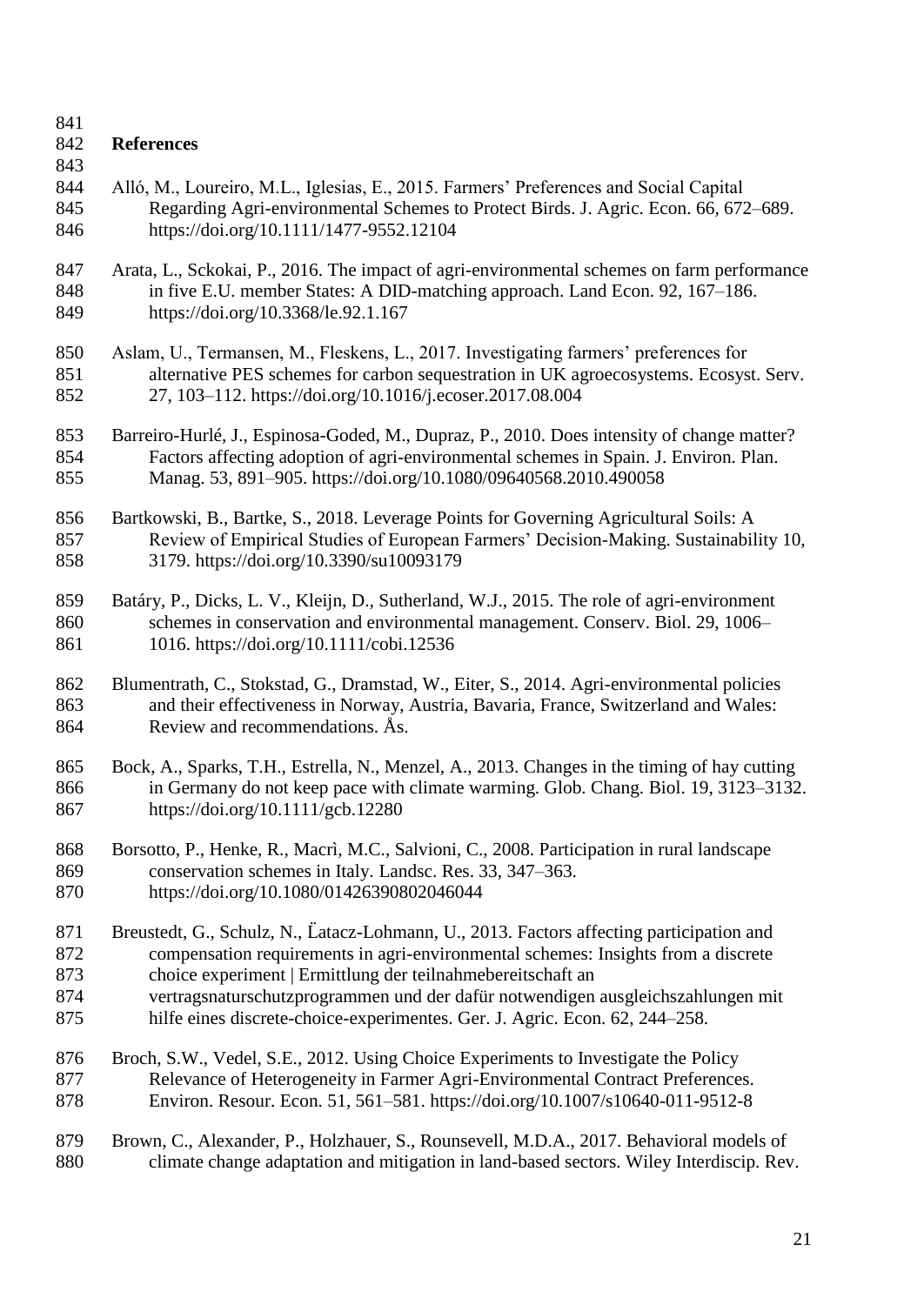- Clim. Chang. https://doi.org/10.1002/wcc.448
- Brown, C., Alexander, P., Rounsevell, M., 2018. Empirical evidence for the diffusion of knowledge in land use change. J. Land Use Sci. 13, 269–283. https://doi.org/10.1080/1747423X.2018.1515995
- Brown, C., Kovacs, E.K., Zinngrebe, Y., Albizua, A., Galanaki, A., Grammatikopoulou, I., Herzon, I., Marquardt, D., McCracken, D., Olsson, J., Villamayor-Tomas, S., 2019. Understanding farmer uptake of measures that support biodiversity and ecosystem services in the Common Agricultural Policy (CAP): An EKLIPSE Expert Working Group report. Wallingford.
- Burton, R.J.F., 2014. The influence of farmer demographic characteristics on environmental behaviour: A review. J. Environ. Manage. https://doi.org/10.1016/j.jenvman.2013.12.005
- Burton, R.J.F., 2004a. Seeing Through the "Good Farmer's" Eyes: Towards Developing an Understanding of the Social Symbolic Value of "Productivist" Behaviour. Sociol. Ruralis 44, 195–215. https://doi.org/10.1111/j.1467-9523.2004.00270.x
- Burton, R.J.F., 2004b. Reconceptualising the "behavioural approach" in agricultural studies: A socio-psychological perspective. J. Rural Stud. 20, 359–371. https://doi.org/10.1016/j.jrurstud.2003.12.001
- Burton, R.J.F., Paragahawewa, U.H., 2011. Creating culturally sustainable agri- environmental schemes. J. Rural Stud. 27, 95–104. https://doi.org/10.1016/j.jrurstud.2010.11.001
- De Heer, M., Kapos, V., Ten Brink, B.J.E., 2005. Biodiversity trends in Europe: Development and testing of a species trend indicator for evaluating progress towards the 2010 target, in: Philosophical Transactions of the Royal Society B: Biological Sciences. Royal Society, pp. 297–308. https://doi.org/10.1098/rstb.2004.1587
- de Krom, M.P.M.M., 2017. Farmer participation in agri-environmental schemes: Regionalisation and the role of bridging social capital. Land use policy 60, 352–361. https://doi.org/10.1016/j.landusepol.2016.10.026
- de Snoo, G.R., Herzon, I., Staats, H., Burton, R.J.F., Schindler, S., van Dijk, J., Lokhorst, A.M., Bullock, J.M., Lobley, M., Wrbka, T., Schwarz, G., Musters, C.J.M., 2013. Toward effective nature conservation on farmland: making farmers matter. Conserv. Lett. 6, 66–72. https://doi.org/10.1111/j.1755-263X.2012.00296.x
- DEFRA, 2018. Wild bird populations in the UK [WWW Document]. URL https://www.gov.uk/government/statistics/wild-bird-populations-in-the-uk (accessed 11.4.19).
- Dessart, F.J., Barreiro-Hurlé, J., van Bavel, R., 2019. Behavioural factors affecting the adoption of sustainable farming practices: a policy-oriented review. Eur. Rev. Agric. Econ. 46, 417–471. https://doi.org/10.1093/erae/jbz019
- Di Falco, S., van Rensburg, T.M., 2008. Making the commons work: Conservation and cooperation in Ireland. Land Econ. 84, 620–634. https://doi.org/10.3368/le.84.4.620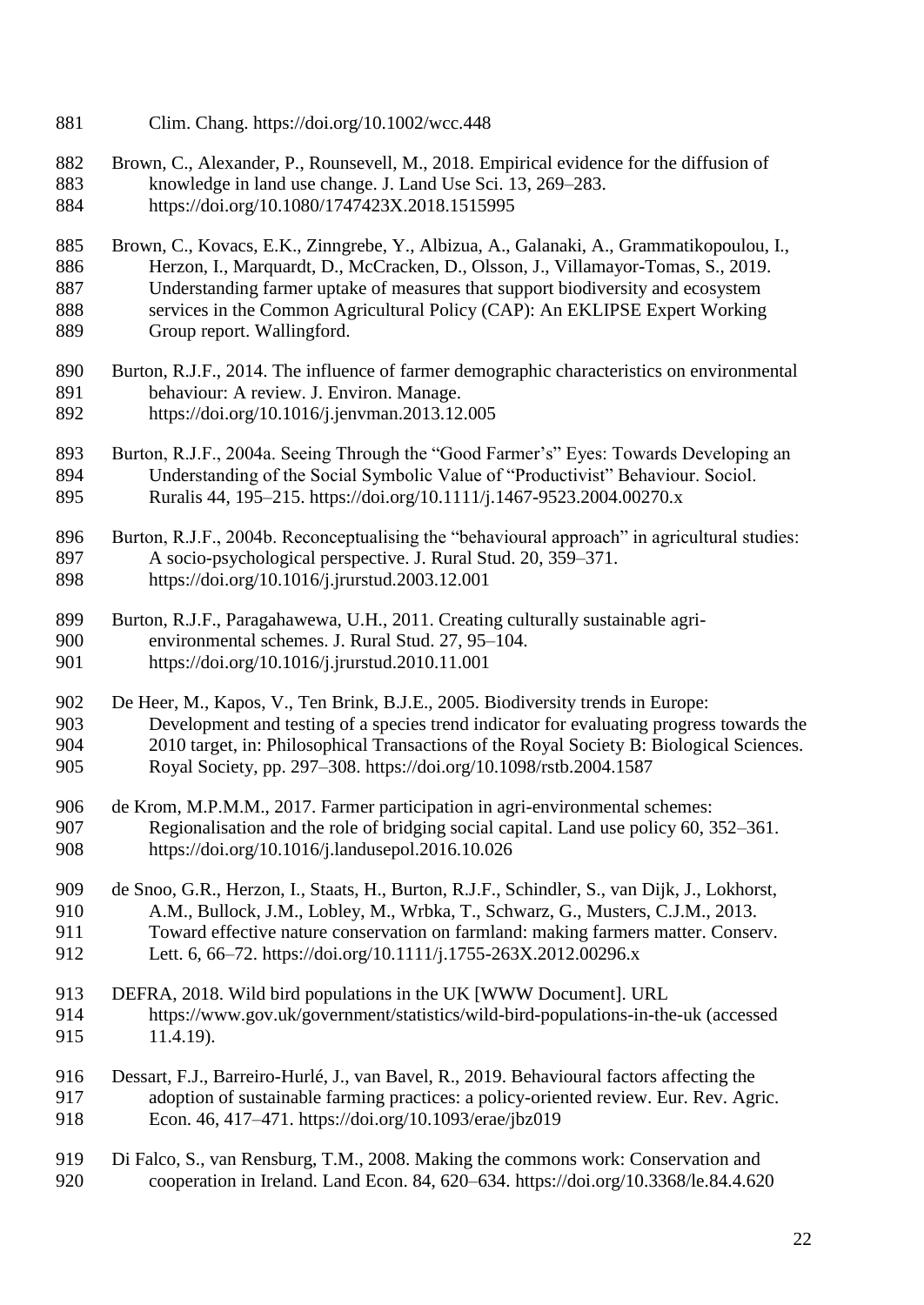Díaz, M., Concepción, E.D., 2016. Enhancing the Effectiveness of CAP Greening as a Conservation Tool: a Plea for Regional Targeting Considering Landscape Constraints. Curr. Landsc. Ecol. Reports 1, 168–177. https://doi.org/10.1007/s40823-016-0017-6 Dicks, L., Haddaway, N., Hernández-Morcillo, M., Mattsson, B., Randall, N., Failler, P., Ferretti, J., Livoreil, B., Saarikoski, H., Santamaria, L., Rodela, R., Velizarova, E., Wittmer, H., 2017. Knowledge synthesis for environmental decisions: an evaluation of existing methods, and guidance for their selection, use and development 84. Donald, P.F., Sanderson, F.J., Burfield, I.J., van Bommel, F.P.J., 2006. Further evidence of continent-wide impacts of agricultural intensification on European farmland birds, 1990- 2000. Agric. Ecosyst. Environ. 116, 189–196. https://doi.org/10.1016/j.agee.2006.02.007 Dörschner, T., Musshoff, O., 2013. Does the risk attitude influence the farmers' willingness to participate in agri-environmental measures? A normative approach to evaluate ecosystem services, in: German Association of Agricultural Economists (GEWISOLA). Dutton, A., Edwards-Jones, G., Strachan, R., MacDonald, D.W.., 2008. Ecological and social challenges to biodiversity conservation on farmland: reconnecting habitats on a landscape scale. Mamm. Rev. 38, 205–219. https://doi.org/10.1111/j.1365- 2907.2008.00125.x Elster, J., 1983. Sour Grapes: studies in the subversion of rationality. Cambridge University Press, Cambridge, New York, Paris. Emery, S.B., Franks, J.R., 2012. The potential for collaborative agri-environment schemes in England: Can a well-designed collaborative approach address farmers' concerns with current schemes? J. Rural Stud. 28, 218–231. https://doi.org/10.1016/j.jrurstud.2012.02.004 Erjavec, K., Erjavec, E., 2015. "Greening the CAP" - Just a fashionable justification? A discourse analysis of the 2014-2020 CAP reform documents. Food Policy 51, 53–62. https://doi.org/10.1016/j.foodpol.2014.12.006 Espinosa-Goded, M., Barreiro-Hurlé, J., Dupraz, P., 2013. Identifying additional barriers in the adoption of agri-environmental schemes: The role of fixed costs. Land use policy 31, 526–535. https://doi.org/10.1016/j.landusepol.2012.08.016 Espinosa-Goded, M., Barreiro-Hurlé, J., Ruto, E., 2010. What do farmers want from agri- environmental scheme design? A choice experiment approach. J. Agric. Econ. 61, 259– 273. https://doi.org/10.1111/j.1477-9552.2010.00244.x European Commission, 2019a. The common agricultural policy at a glance | European Commission [WWW Document]. URL https://ec.europa.eu/info/food-farming- fisheries/key-policies/common-agricultural-policy/cap-glance\_en (accessed 11.4.19). European Commission, 2019b. Future of the common agricultural policy | European Commission [WWW Document]. URL https://ec.europa.eu/info/food-farming- fisheries/key-policies/common-agricultural-policy/future-cap\_en (accessed 11.12.19). European Commission, 2017. REPORT FROM THE COMMISSION TO THE EUROPEAN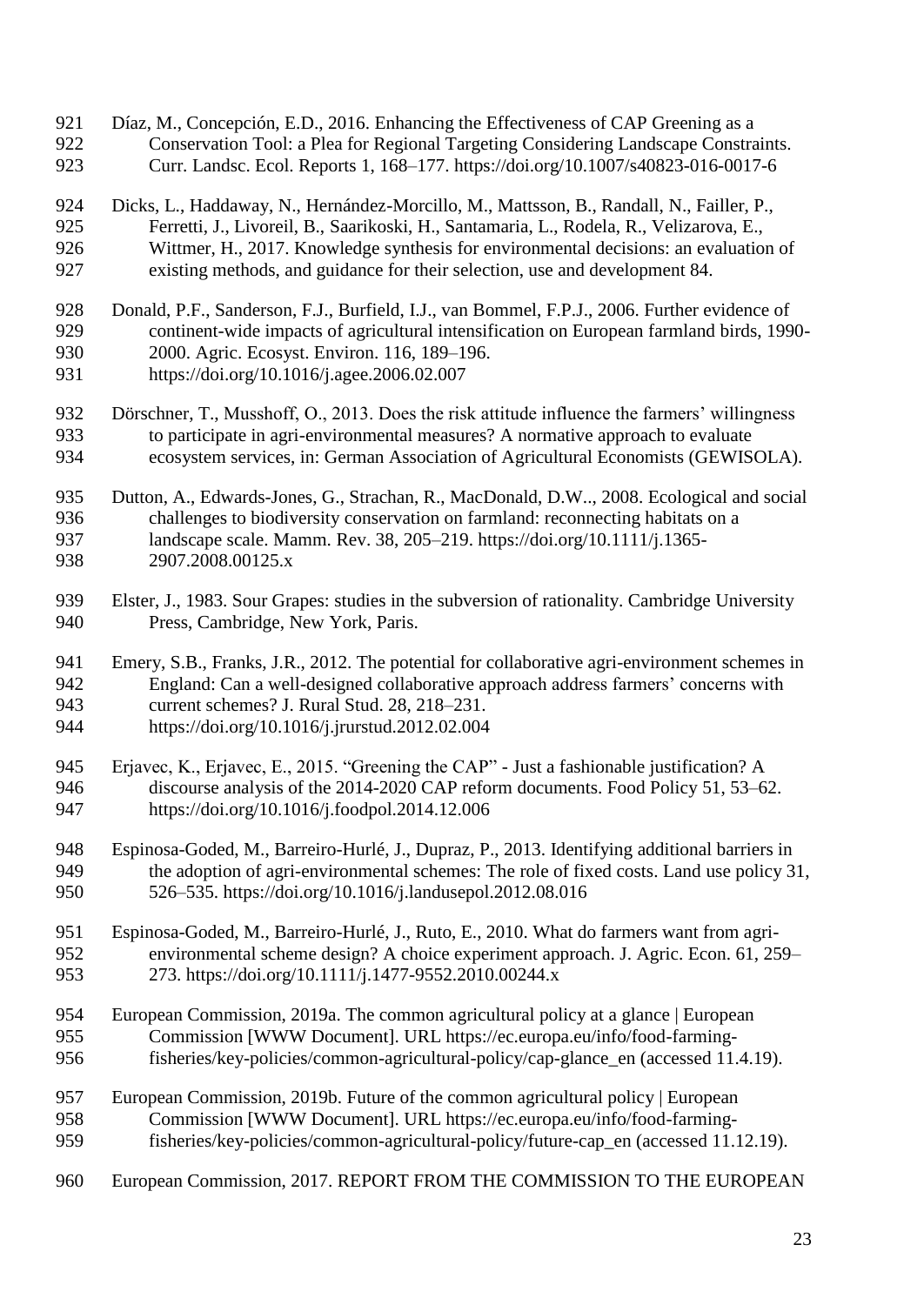PARLIAMENT AND THE COUNCIL on the implementation of the ecological focus area obligation under the green direct payment scheme COM/2017/0152 final. European Commission, 2016. Fitness Check of the Birds and Habitats Directives - Environment - European Commission [WWW Document]. URL https://ec.europa.eu/environment/nature/legislation/fitness\_check/index\_en.htm (accessed 11.5.19). European Commission, 2015. Direct payments post 2014-Decisions taken by Member States by 1 August 2014 (State of play on 07.05. 2015). European Commission, 2011a. Proposal for a REGULATION OF THE EUROPEAN PARLIAMENT AND OF THE COUNCIL establishing rules for direct payments to farmers under support schemes within the framework of the common agricultural policy. European Commission, 2011b. Impact assessment for "CAP towards 2020" | Agriculture and rural development [WWW Document]. URL https://ec.europa.eu/agriculture/policy- perspectives/impact-assessment/cap-towards-2020\_en (accessed 11.12.19). European Court of Auditors., 2017. Greening : a more complex income support scheme, not yet environmentally effective. Special report No 21, 2017. European Court of Auditors, 2020. Special Report Biodiversity on farmland: CAP contribution has not halted the decline. European Environment Agency, 2019. The European environment — state and outlook 2020 — European Environment Agency [WWW Document]. URL https://www.eea.europa.eu/publications/soer-2020 (accessed 12.9.19). European Environment Agency, 2010. Assessing biodiversity in Europe — the 2010 report. Feola, G., Lerner, A.M., Jain, M., Montefrio, M.J.F., Nicholas, K.A., 2015. Researching farmer behaviour in climate change adaptation and sustainable agriculture: Lessons learned from five case studies. J. Rural Stud. 39, 74–84. https://doi.org/10.1016/j.jrurstud.2015.03.009 Franzén, F., Dinnétz, P., Hammer, M., 2016. Factors affecting farmers' willingness to participate in eutrophication mitigation — A case study of preferences for wetland creation in Sweden. Ecol. Econ. 130, 8–15. https://doi.org/10.1016/j.ecolecon.2016.05.019 Gabel, V.M., Home, R., Stolze, M., Birrer, S., Steinemann, B., Köpke, U., 2018. The influence of on-farm advice on beliefs and motivations for Swiss lowland farmers to implement ecological compensation areas on their farms. J. Agric. Educ. Ext. 24, 233– 248. https://doi.org/10.1080/1389224X.2018.1428205 Gatto, P., Mozzato, D., Defrancesco, E., 2019. Analysing the role of factors affecting farmers' decisions to continue with agri-environmental schemes from a temporal perspective. Environ. Sci. Policy 92, 237–244. https://doi.org/10.1016/j.envsci.2018.12.001 Geitzenauer, M., Hogl, K., Weiss, G., 2016. The implementation of Natura 2000 in Austria-A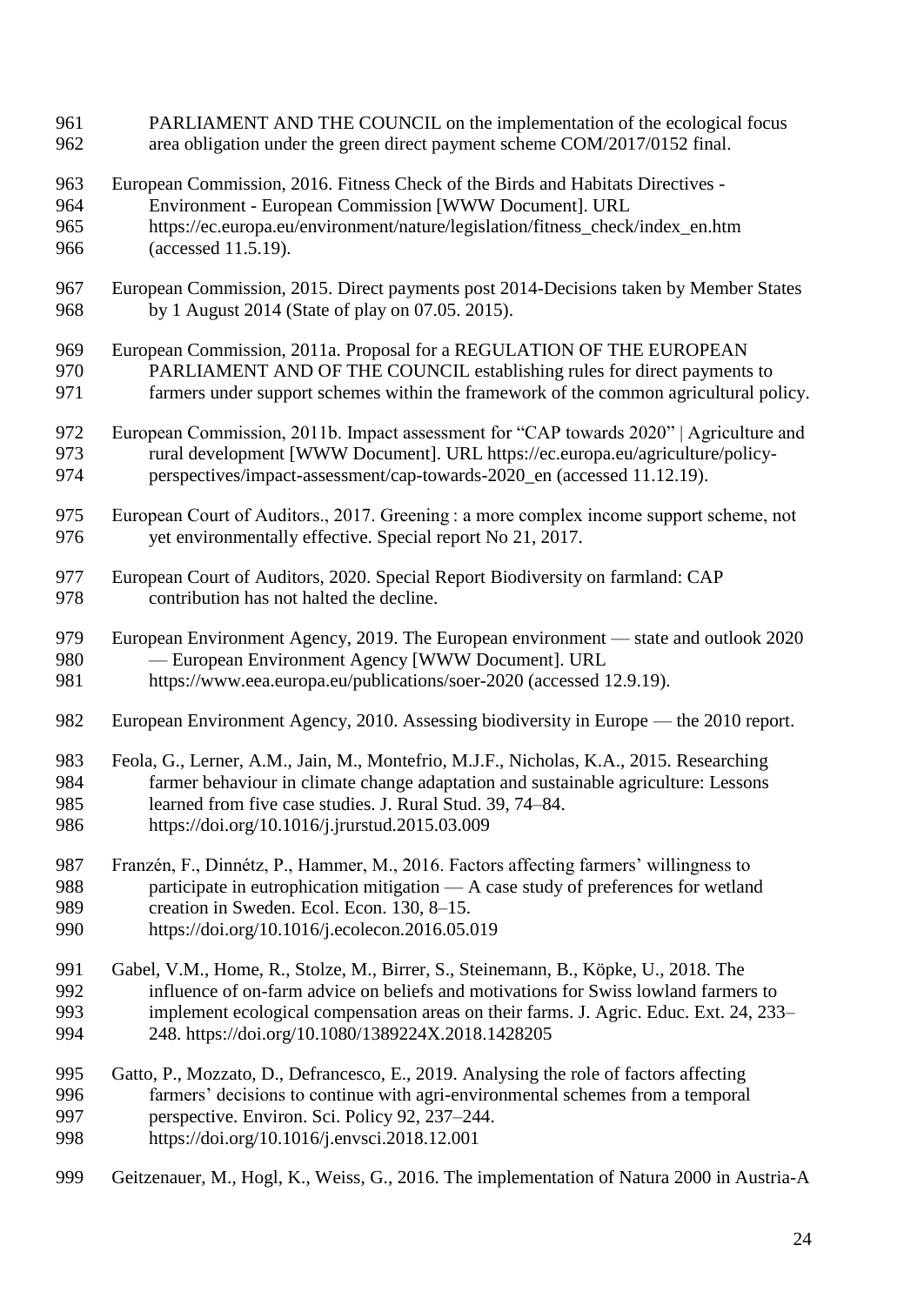- European policy in a federal system. Land use policy 52, 120–135.
- https://doi.org/10.1016/j.landusepol.2015.11.026
- Grammatikopoulou, I., Pouta, E., Salmiovirta, M., 2013. A locally designed payment scheme for agricultural landscape services. Land use policy 32, 175–185. https://doi.org/10.1016/j.landusepol.2012.10.010
- Hammes, V., Eggers, M., Isselstein, J., Kayser, M., 2016. The attitude of grassland farmers towards nature conservation and agri-environment measures—A survey-based analysis. Land use policy 59, 528–535. https://doi.org/10.1016/j.landusepol.2016.09.023
- Hart, K., 2015. Green direct payments: implementation choices of nine Member States and their environmental implications.
- Hart, K., Baldock, D., 2011. Greening the CAP: Delivering environmental outcomes thorugh Pillar One.
- Hart, K., Mottershead, D., Tucker, G., Underwood, E., Maréchal, A., 2017. Evaluation study of the payment for agricultural practices beneficial for the climate and the environment - Final Report, European Commission.
- Herzon, I., Birge, T., Allen, B., Povellato, A., Vanni, F., Hart, K., Radley, G., Tucker, G., Keenleyside, C., Oppermann, R., Underwood, E., Poux, X., Beaufoy, G., Pražan, J., 2018. Time to look for evidence: Results-based approach to biodiversity conservation on farmland in Europe. Land use policy 71, 347–354. https://doi.org/10.1016/j.landusepol.2017.12.011
- Herzon, I., Mikk, M., 2007. Farmers' perceptions of biodiversity and their willingness to enhance it through agri-environment schemes: A comparative study from Estonia and Finland. J. Nat. Conserv. 15, 10–25. https://doi.org/10.1016/j.jnc.2006.08.001
- Hynes, S., Farrelly, N., Murphy, E., O'Donoghue, C., 2008. Modelling habitat conservation and participation in agri-environmental schemes: A spatial microsimulation approach. Ecol. Econ. 66, 258–269. https://doi.org/10.1016/j.ecolecon.2008.02.006
- 1026 Jones, M., 1991. The elusive reality of landscape. Concepts and approaches in landscape<br>1027 research. Nor. Geogr. Tidsskr. 45, 229–244. research. Nor. Geogr. Tidsskr. 45, 229–244. https://doi.org/10.1080/00291959108552277
- Knierim, A., Labarthe, P., Laurent, C., Prager, K., Kania, J., Madureira, L., Ndah, T.H., 2017. Pluralism of agricultural advisory service providers – Facts and insights from Europe. J. Rural Stud. 55, 45–58. https://doi.org/10.1016/j.jrurstud.2017.07.018
- Knops, L., Swinnen, J., 2014. The First CAP Reform under the Ordinary Legislative Procedure: A Political Economy Perspective. A Study for the European Parliament.
- Kovacs, E.K., 2019. Seeing subsidies like a farmer: emerging subsidy cultures in Hungary. J. Peasant Stud. 1–24. https://doi.org/10.1080/03066150.2019.1657842
- Kovács, E.K., 2015. Surveillance and state-making through EU agricultural policy in Hungary. Geoforum 64, 168–181. https://doi.org/10.1016/j.geoforum.2015.06.020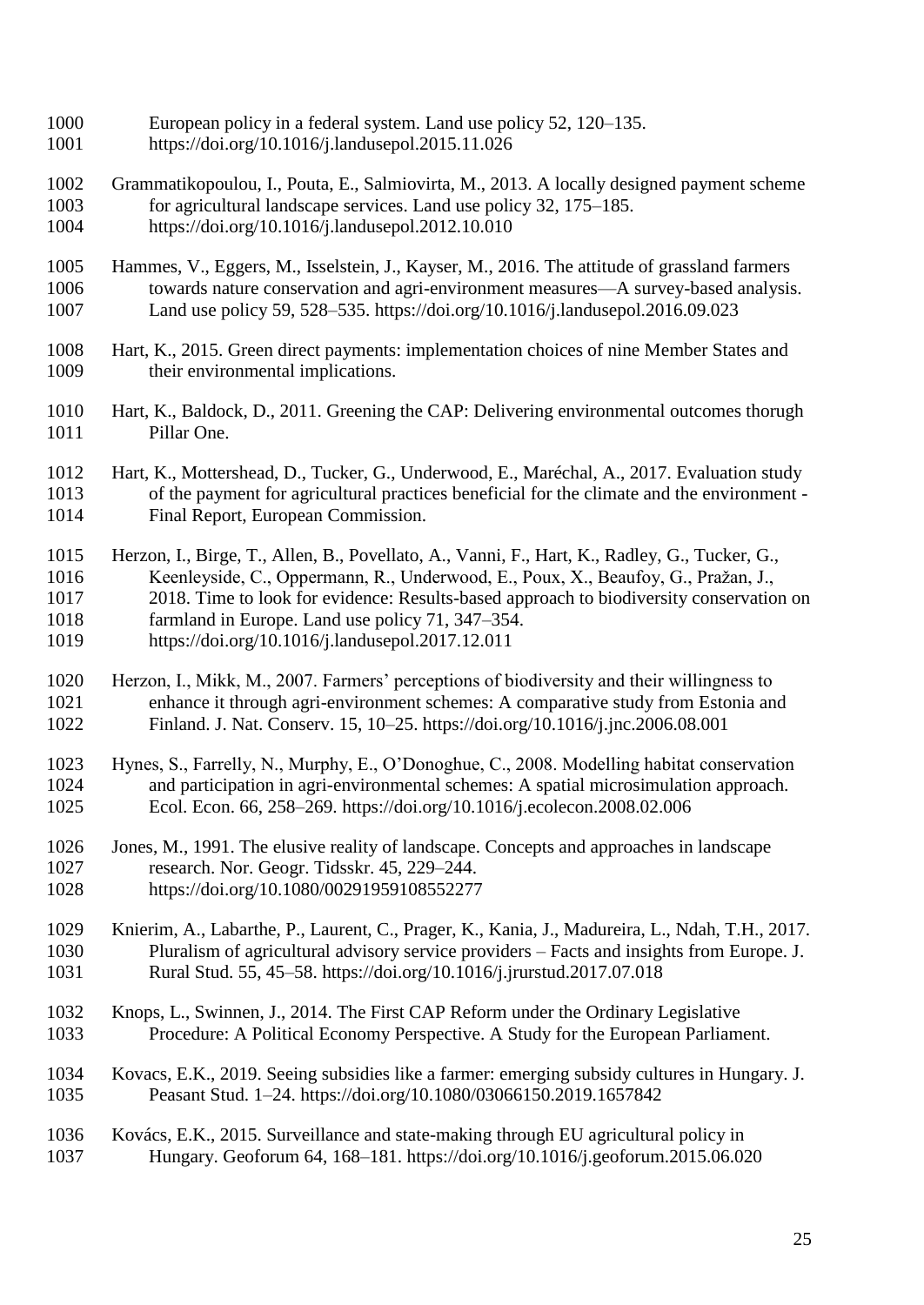Kuhfuss, L., Préget, R., Thoyer, S., Hanley, N., 2016. Nudging farmers to enrol land into agri-environmental schemes: The role of a collective bonus. Eur. Rev. Agric. Econ. 43, 609–636. https://doi.org/10.1093/erae/jbv031 Kvakkestad, V., Rørstad, P.K., Vatn, A., 2015. Norwegian farmers' perspectives on agriculture and agricultural payments: Between productivism and cultural landscapes. Land use policy 42, 83–92. https://doi.org/10.1016/j.landusepol.2014.07.009 Lastra-Bravo, X.B., Hubbard, C., Garrod, G., Tolón-Becerra, A., 2015. What drives farmers' participation in EU agri-environmental schemes?: Results from a qualitative meta- analysis. Environ. Sci. Policy 54, 1–9. https://doi.org/10.1016/j.envsci.2015.06.002 Le Coent, P., Préget, R., Thoyer, S., 2017. Compensating Environmental Losses Versus Creating Environmental Gains: Implications for Biodiversity Offsets. Ecol. Econ. 142, 120–129. https://doi.org/10.1016/j.ecolecon.2017.06.008 Leonhardt, H., Penker, M., Salhofer, K., 2019. Do farmers care about rented land? A multi- method study on land tenure and soil conservation. Land use policy 82, 228–239. https://doi.org/10.1016/j.landusepol.2018.12.006 Lienhoop, N., Brouwer, R., 2015. Agri-environmental policy valuation: Farmers' contract design preferences for afforestation schemes. Land use policy 42, 568–577. https://doi.org/10.1016/j.landusepol.2014.09.017 Lipion, M., 1968. The Theory of the Optimising Peasant. J. Dev. Stud. 4, 327–351. https://doi.org/10.1080/00220386808421262 Mante, J., Gerowitt, B., 2009. Learning from farmers' needs: Identifying obstacles to the successful implementation of field margin measures in intensive arable regions. Landsc. Urban Plan. 93, 229–237. https://doi.org/10.1016/j.landurbplan.2009.07.010 Markuszewska, I., 2019. Sentimentality versus Transformation of the Historical Traditional Rural Landscape (A Case Study: The Landscape of Dutch Law Settlement in Poland) . 1063 Ouaest. Geogr. 38. Matthews, A., 2013. Greening agricultural payments in the EU's Common Agricultural Policy. Bio-based Appl. Econ. J. 02, 149214. Matzdorf, B., Lorenz, J., 2010. How cost-effective are result-oriented agri-environmental measures?-An empirical analysis in Germany. Land use policy 27, 535–544. https://doi.org/10.1016/j.landusepol.2009.07.011 McCracken, M.E., Woodcock, B.A., Lobley, M., Pywell, R.F., Saratsi, E., Swetnam, R.D., Mortimer, S.R., Harris, S.J., Winter, M., Hinsley, S., Bullock, J.M., 2015. Social and ecological drivers of success in agri-environment schemes: the roles of farmers and environmental context. J. Appl. Ecol. 52, 696–705. https://doi.org/10.1111/1365- 2664.12412 Meyer, C., Reutter, M., Matzdorf, B., Sattler, C., Schomers, S., 2015. Design rules for successful governmental payments for ecosystem services: Taking agri-environmental measures in Germany as an example. J. Environ. Manage. 157, 146–159. https://doi.org/10.1016/j.jenvman.2015.03.053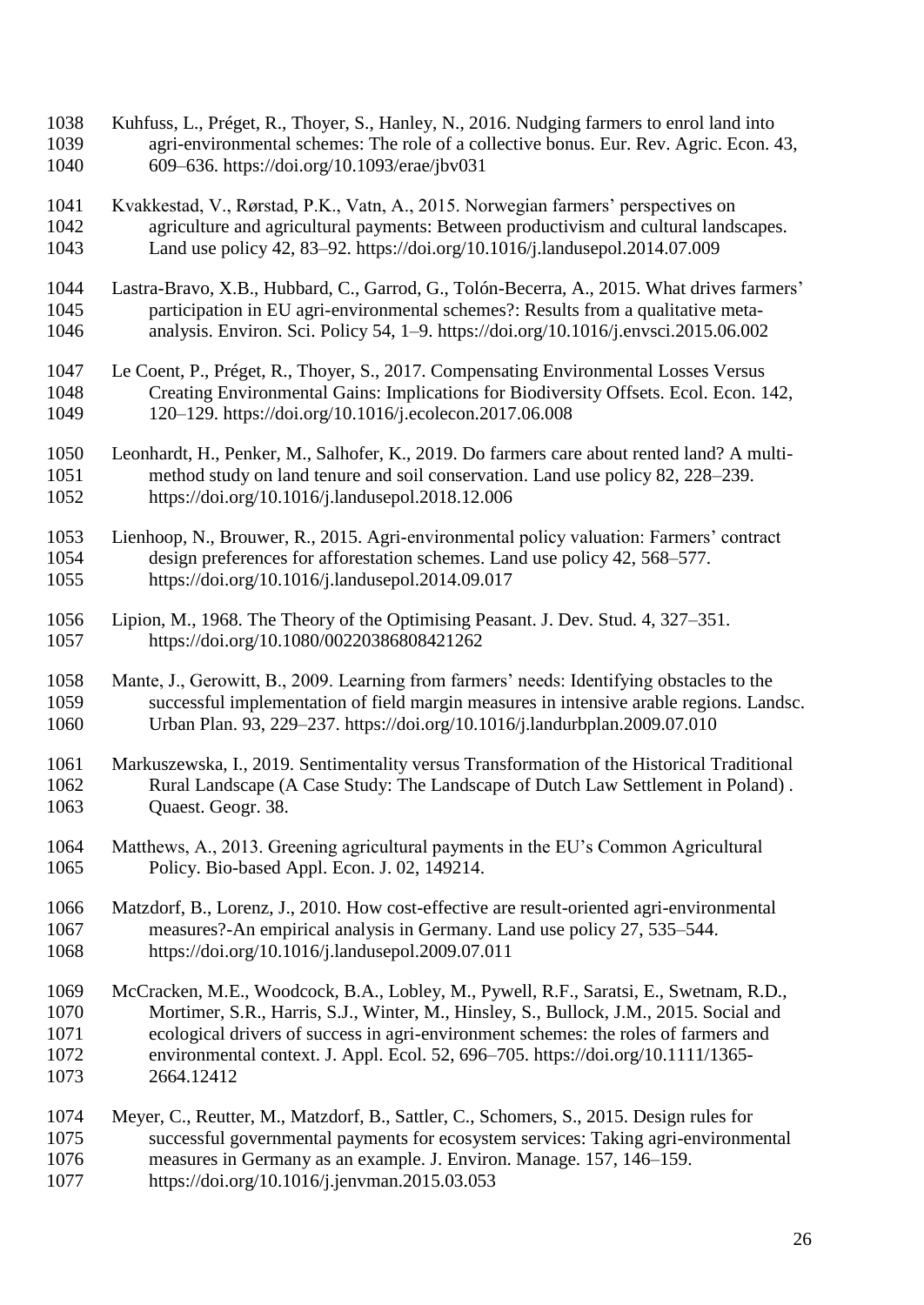- Micha, E., Areal, F.J., Tranter, R.B., Bailey, A.P., 2015. Uptake of agri-environmental schemes in the Less-Favoured Areas of Greece: The role of corruption and farmers' responses to the financial crisis. Land use policy 48, 144–157. https://doi.org/10.1016/j.landusepol.2015.05.016
- Moher, D., Liberati, A., Tetzlaff, J., Altman, D.G., 2009. Preferred Reporting Items for 1083 Systematic Reviews and Meta-Analyses: The PRISMA Statement. PLoS Med. 6, e1000097. https://doi.org/10.1371/journal.pmed.1000097 e1000097. https://doi.org/10.1371/journal.pmed.1000097
- Mouysset, L., Doyen, L., Jiguet, F., 2013. How does economic risk aversion affect biodiversity? Ecol. Appl. 23, 96–109. https://doi.org/10.1890/11-1887.1
- Navarro, A., López-Bao, J.V., 2018. Towards a greener Common Agricultural Policy. Nat. Ecol. Evol. https://doi.org/10.1038/s41559-018-0724-y
- Nilsson, L., Clough, Y., Smith, H.G., Alkan Olsson, J., Brady, M. V., Hristov, J., Olsson, P., Skantze, K., Ståhlberg, D., Dänhardt, J., 2019. A suboptimal array of options erodes the value of CAP ecological focus areas. Land use policy 85, 407–418. https://doi.org/10.1016/j.landusepol.2019.04.005
- Oreszczyn, S., Lane, A., Carr, S., 2010. The role of networks of practice and webs of influencers on farmers' engagement with and learning about agricultural innovations. J. Rural Stud. 26, 404–417. https://doi.org/10.1016/j.jrurstud.2010.03.003
- Pan European Common Bird Monitoring Scheme, 2019. Species trends | PECBMS PECBMS [WWW Document]. Species Trends. URL https://pecbms.info/trends-and-indicators/species-trends/ (accessed 12.9.19).
- Pascucci, S., de-Magistris, T., Dries, L., Adinolfi, F., Capitanio, F., 2013. Participation of Italian farmers in rural development policy. Eur. Rev. Agric. Econ. 40, 605–631. https://doi.org/10.1093/erae/jbt005
- Pe'er, G., Bonn, A., Bruelheide, H., Dieker, P., Eisenhauer, N., Feindt, P.H., Hagedorn, G., Hansjürgens, B., Herzon, I., Lomba, Â., Marquard, E., Moreira, F., Nitsch, H., Oppermann, R., Perino, A., Röder, N., Schleyer, C., Schindler, S., Wolf, C., Zinngrebe, Y., Lakner, S., 2020. Action needed for the EU Common Agricultural Policy to address sustainability challenges. People Nat. 2, 305–316. https://doi.org/10.1002/pan3.10080
- Pe'er, G., Zinngrebe, Y., Hauck, J., Schindler, S., Dittrich, A., Zingg, S., Tscharntke, T., Oppermann, R., Sutcliffe, L.M.E., Sirami, C., Schmidt, J., Hoyer, C., Schleyer, C., Lakner, S., 2017. Adding Some Green to the Greening: Improving the EU's Ecological Focus Areas for Biodiversity and Farmers. Conserv. Lett. 10, 517–530.
- https://doi.org/10.1111/conl.12333
- Pe'er, G., Zinngrebe, Y., Moreira, F., Sirami, C., Schindler, S., Müller, R., Bontzorlos, V., Clough, D., Bezák, P., Bonn, A., Hansjürgens, B., Lomba, A., Möckel, S., Passoni, G.,
- Schleyer, C., Schmidt, J., Lakner, S., 2019. A greener path for the EU Common
- Agricultural Policy. Science (80-. ). 365, 449–451.
- https://doi.org/10.1126/science.aax3146
- Poláková, J., Tucker, G., Hart, K., Dwyer, J., Rayment, M., 2011. Addressing biodiversity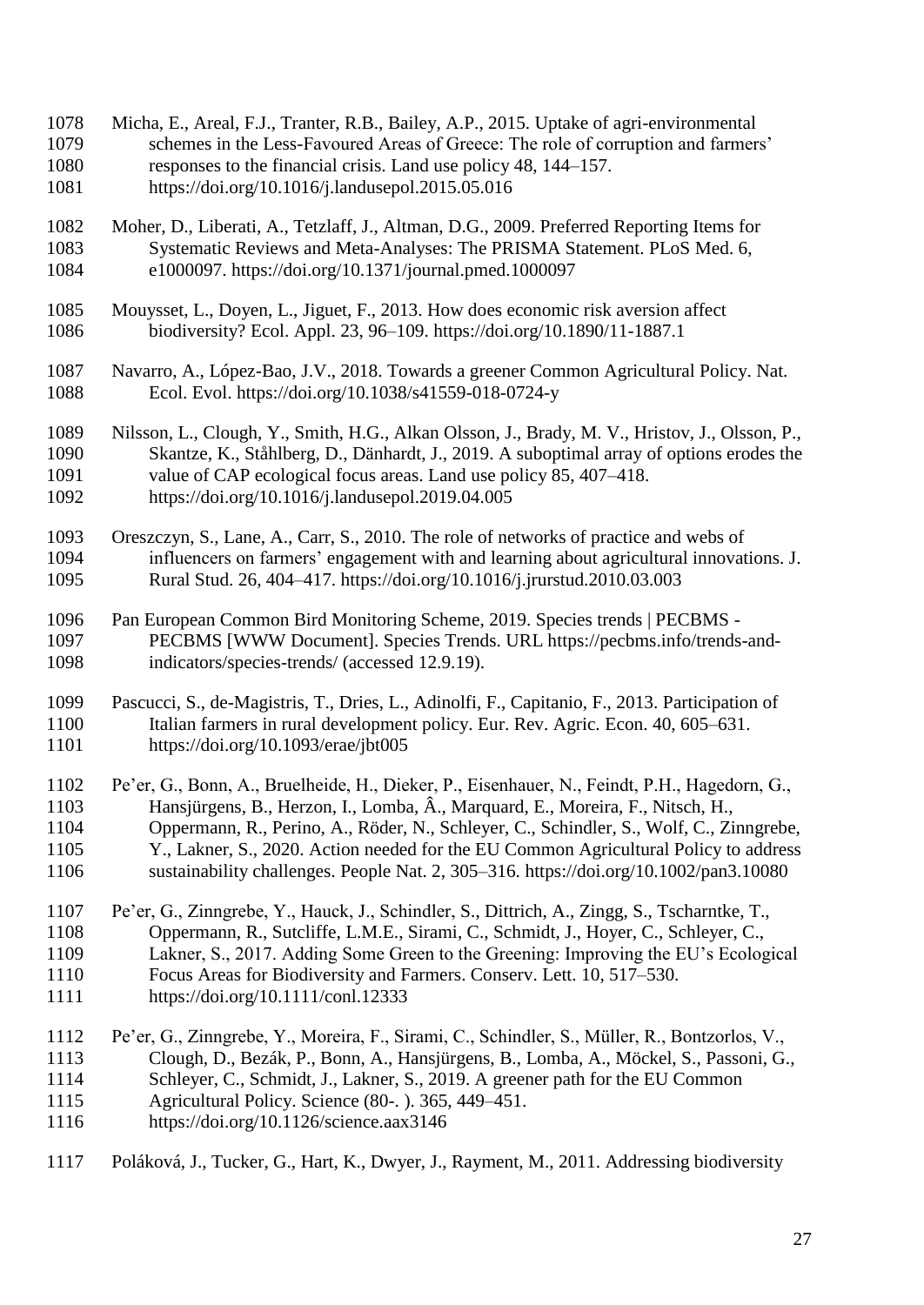- and habitat preservation through measures applied under the Common Agricultural Policy, … Environmental Policy. https://doi.org/10.1613/jair.301
- Prager, K., Posthumus, H., 2011. Socio-economic factors influencing farmers' adoption of soil conservation practices in Europe, in: Human Dimensions of Soil and Water Conservation: A Global Perspective. pp. 203–223.
- Prazan, J., Theesfeld, I., 2014. The role of agri-environmental contracts in saving biodiversity in the post-socialist Czech Republic. Int. J. Commons 8, 1–25.
- https://doi.org/10.18352/ijc.400
- Reif, J., Vermouzek, Z., 2019. Collapse of farmland bird populations in an Eastern European country following its EU accession. Conserv. Lett. 12, e12585. https://doi.org/10.1111/conl.12585
- Roederer-Rynning, C., 2015. COMAGRI and the "CAP After 2013" Reform: In Search of a Collective Sense of Purpose, in: Political Economy of the 2014-2020: Common Agricultural Policy: An Imperfect Storm, 2015. Rowman & Littlefield International, pp. 331–356.
- Rose, D.C., Keating, C., Morris, C., 2018. Understand how to influence farmers' decision-making behaviour.
- Ruto, E., Garrod, G., 2009. Investigating farmers' preferences for the design of agri- environment schemes: A choice experiment approach. J. Environ. Plan. Manag. 52, 631–647. https://doi.org/10.1080/09640560902958172
- Saxby, H., Gkartzios, M., Scott, K., 2018. 'Farming on the Edge': Wellbeing and Participation in Agri-Environmental Schemes. Sociol. Ruralis 58, 392–411. https://doi.org/10.1111/soru.12180
- Sen, A., 2001. Development as freedom. Oxford University Press, Oxford; New York.
- Shackelford, G.E., Kelsey, R., Robertson, R.J., Williams, D.R., Dicks, L. V., 2017. Sustainable Agriculture in California and Mediterranean Climates: Evidence for the effects of selected interventions 335.
- Siebert, R., Berger, G., Lorenz, J., Pfeffer, H., 2010. Assessing German farmers' attitudes regarding nature conservation set-aside in regions dominated by arable farming. J. Nat. Conserv. 18, 327–337. https://doi.org/10.1016/j.jnc.2010.01.006
- Siebert, R., Toogood, M., Knierim, A., 2006. Factors Affecting European Farmers' Participation in Biodiversity Policies. Sociol. Ruralis 46, 318–340. https://doi.org/10.1111/j.1467-9523.2006.00420.x
- Silvasti, T., 2003. The cultural model of "the good farmer" and the environmental question in Finland. Agric. Human Values 20, 143–150. https://doi.org/10.1023/A:1024021811419
- Solymosi, K., 2011. Landscape perception in marginalized regions of Europe: The outsiders' view. Nat. Cult. 6, 64–90. https://doi.org/10.3167/nc.2011.060104
- Špur, N., Šorgo, A., Škornik, S., 2018. Predictive model for meadow owners' participation in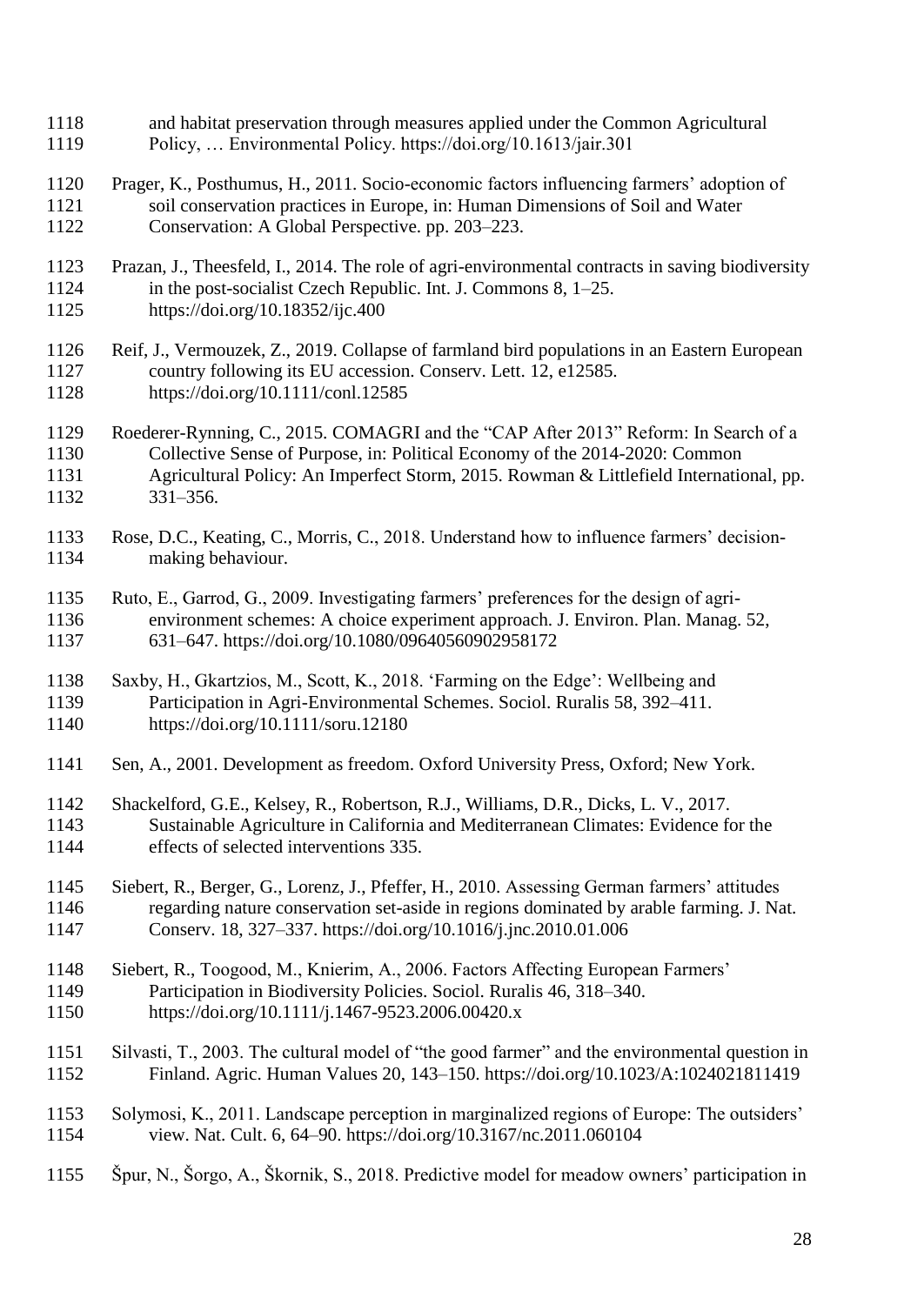- agri-environmental climate schemes in Natura 2000 areas. Land use policy 73, 115–124. https://doi.org/10.1016/j.landusepol.2018.01.014
- Sutcliffe, L.M.E., Batáry, P., Kormann, U., Báldi, A., Dicks, L. V, Herzon, I., Kleijn, D., Tryjanowski, P., Apostolova, I., Arlettaz, R., Aunins, A., Aviron, S., Baležentiene, L.,
- Fischer, C., Halada, L., Hartel, T., Helm, A., Hristov, I., Jelaska, S.D., Kaligarič, M.,
- Kamp, J., Klimek, S., Koorberg, P., Kostiuková, J., Kovács-Hostyánszki, A.,
- Kuemmerle, T., Leuschner, C., Lindborg, R., Loos, J., Maccherini, S., Marja, R., Máthé,
- O., Paulini, I., Proença, V., Rey-Benayas, J., Sans, F.X., Seifert, C., Stalenga, J.,
- Timaeus, J., Török, P., van Swaay, C., Viik, E., Tscharntke, T., 2015. Harnessing the
- biodiversity value of Central and Eastern European farmland. Divers. Distrib. 21, 722–
- 730. https://doi.org/10.1111/ddi.12288
- Sutherland, W.J., Dicks, L. V., Ockenden, N., Petrovan, S.O., Smith, R.K., Open Book Publishers, 2018. What works in conservation.
- Świtek, S., Sawinska, Z., 2017. Farmer rationality and the adoption of greening practices in Poland. Sci. Agric. 74, 275–284. https://doi.org/10.1590/1678-992X-2016-0167
- Szép, T., Nagy, K., Nagy, Z., Halmo, G., 2014. Population trends of common breeding and wintering birds in Hungary, decline of longdistance migrant and farmland birds during 1999–2012. Ornis Hungarica 20, 13–63.
- Tarjuelo, R., Margalida, A., Mougeot, F., 2020. Changing the fallow paradigm: A win–win 1175 strategy for the post-2020 Common Agricultural Policy to halt farmland bird declines. J. Appl. Ecol. 57, 642–649. https://doi.org/10.1111/1365-2664.13570
- Toderi, M., Francioni, M., Seddaiu, G., Roggero, P.P., Trozzo, L., D'Ottavio, P., 2017.
- Bottom-up design process of agri-environmental measures at a landscape scale:
- Evidence from case studies on biodiversity conservation and water protection. Land use policy 68, 295–305. https://doi.org/10.1016/j.landusepol.2017.08.002
- Underwood, E., Tucker, G., 2016. Ecological Focus Area choices and their potential impacts on biodiversity. https://doi.org/10.13140/RG.2.2.12692.30085
- Uthes, S., Matzdorf, B., 2013. Studies on agri-environmental measures: A survey of the literature. Environ. Manage. 51, 251–266. https://doi.org/10.1007/s00267-012-9959-6
- Van Herzele, A., Gobin, A., Van Gossum, P., Acosta, L., Waas, T., Dendoncker, N., Henry de Frahan, B., 2013. Effort for money? Farmers' rationale for participation in agri- environment measures with different implementation complexity. J. Environ. Manage. 131, 110–120. https://doi.org/10.1016/j.jenvman.2013.09.030
- van Vliet, J., de Groot, H.L.F., Rietveld, P., Verburg, P.H., 2015. Manifestations and underlying drivers of agricultural land use change in Europe. Landsc. Urban Plan. 133, 24–36. https://doi.org/10.1016/J.LANDURBPLAN.2014.09.001
- Vanclay, F., Lawrence, G., 1994. Farmer rationality and the adoption of environmentally sound practices; A critique of the assumptions of traditional agricultural extension. Eur. J. Agric. Educ. Ext. 1, 59–90. https://doi.org/10.1080/13892249485300061
- Velten, S., Schaal, T., Leventon, J., Hanspach, J., Fischer, J., Newig, J., 2018. Rethinking